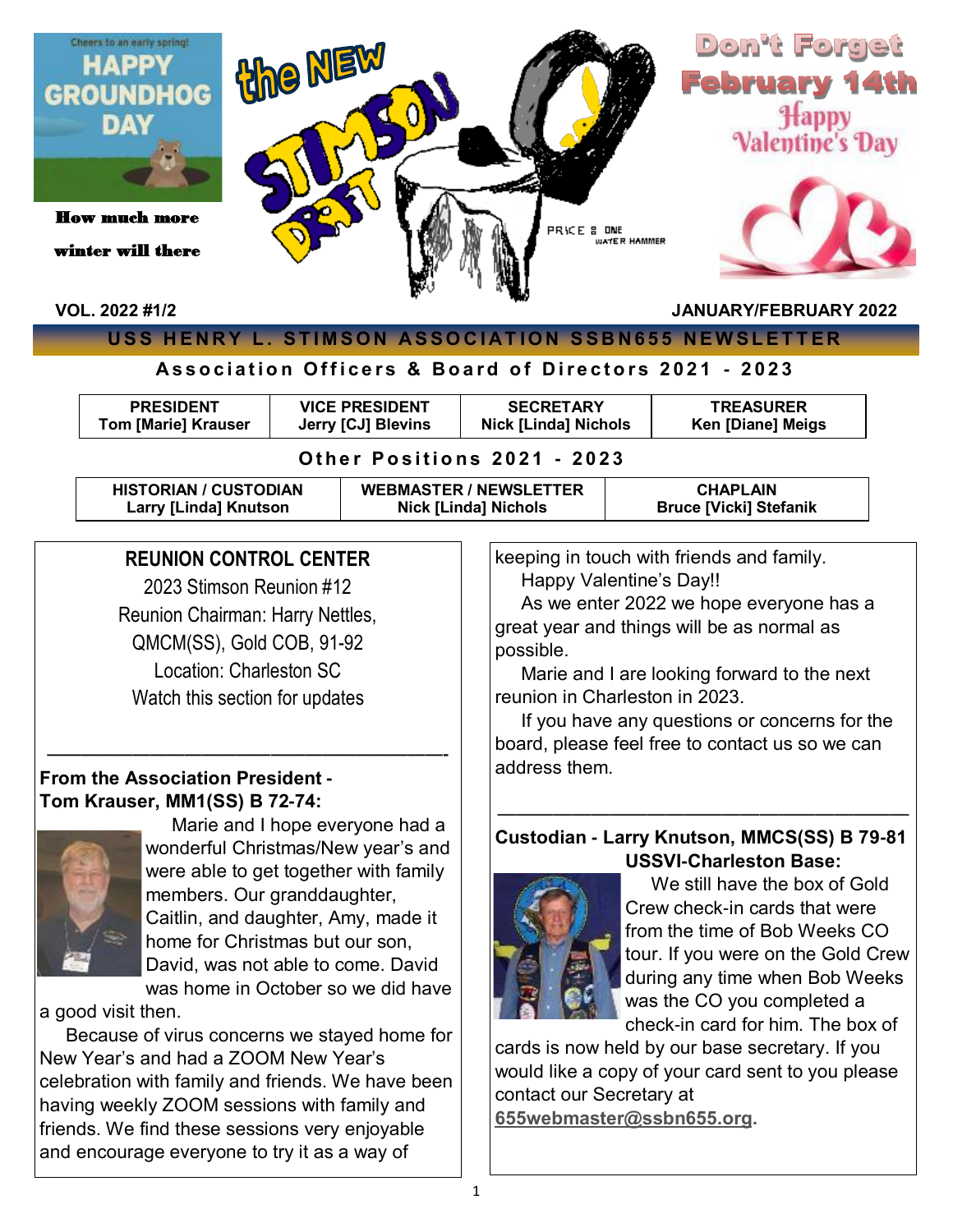### **Chaplain's Corner - Bruce Stefanik, MS1(SS) B 73-77:**



 Well, what do you know … another year has come and gone. My prayer for you is that God will give each of you a great new year.

 Happy New Year to you and your families.

 May you have the very best that the year has to offer.

——————————————————————

 Be blessed, //Bruce Stefanik 655 Association Chaplain

——————————————————————



**From The Editor & Secretary - Nick Nichols, TM1 G/B 70-75; FTCS B COB 85-89, USSVI Charleston Base, Holland Club, 655 Assoc Life Member**

**<<<<<<<<<<<<<>>>>>>>>>>**

**COMPUTER CRASH:** As many of you know from the email I sent mid-Jan, just before Christmas my computer bit the dust; first indication of trouble or failure (remember those reports) was a refusal to boot past the lock screen. It went into the shop on Dec 16th and I had it back New Years Eve. The

hardware is fine, including all my files on the hard drive. Windows was reinstalled which of course wiped any files/programs associated with the OS, including my email client. I lost over 2500 email addresses and had to reenter each of them by hand from paper copies of the Stimson Sailing List, Charleston Base Sailing List and my phone contacts list. Only time will tell who all I missed.

 Some shipmates have asked to be removed from the email listing for various reasons and I have done as they asked. They understood they would remain on the Sailing List for shipmates to be able to contact them. I do not have a record of who had requested removal so when I entered all names on the sailing list into my email addresses, I'm sure they were put back on the email list and for this I apologize.

#### **ANYONE WANTING TO BE REMOVED FROM THE EMAIL LIST please reply to this email and put REMOVE in the subject line**. **<<<<<<<<<<<<<>>>>>>>>>>**

**Binnacle List:** There are updates for Karen Huckeba and Kim Sanners. Please continue to keep both of these ladies in your prayers and thoughts.

 Also Bill had written a song "A Prayer for Healing" during the time his father was in ICU and I have added that to the website. You can listen to

#### **Submarines Lost During the Month of January**

**USS SCORPION (SS-278) USS ARGONAUT (SS-166)** USS SWORDFISH (SS-193) **USS S-36 (SS-141) USS S-26 (SS-131)** 

Jan. 5, 1944 - 4<sup>th</sup> War Patrol Jan. 10, 1943 - 3rd War Patrol Jan. 12, 1945 - 13th War Patrol Jan. 20, 1942 - 2<sup>nd</sup> War Patrol Jan. 24, 1942 - 2<sup>nd</sup> War Patrol

Lost with all hands - 77 souls Lost with all hands - 102 souls Lost with all hands - 89 souls No loss of life Lost with 46 souls, 3 men rescued

#### **Five Boats and 314 Men Lost**

#### **Submarines Lost During the Month of February**

USS BARBEL (SS 316) **USS SHARK 1 (SS 174) USS AMBERJACK (SS 219) USS GRAYBACK (SS 208) USS TROUT (SS 202)** 

Lost with all hands - 81 souls Feb. 4, 1945 - 4th War Patrol Feb. 11, 1942 - 1<sup>st</sup> War Patrol Lost with all hands - 59 souls Feb. 16, 1943 - 3rd War Patrol Lost with all hands - 74 souls Feb. 27, 1944 - 10<sup>th</sup> War Patrol Lost with all hands - 80 souls Feb. 29, 1944 - 11<sup>th</sup> War Patrol Lost with all hands - 81 souls

**Five Boats and 375 Men Lost** 

**H.L. HUNLEY** 

Feb. 17, 1864

Lost with all hands - 8 souls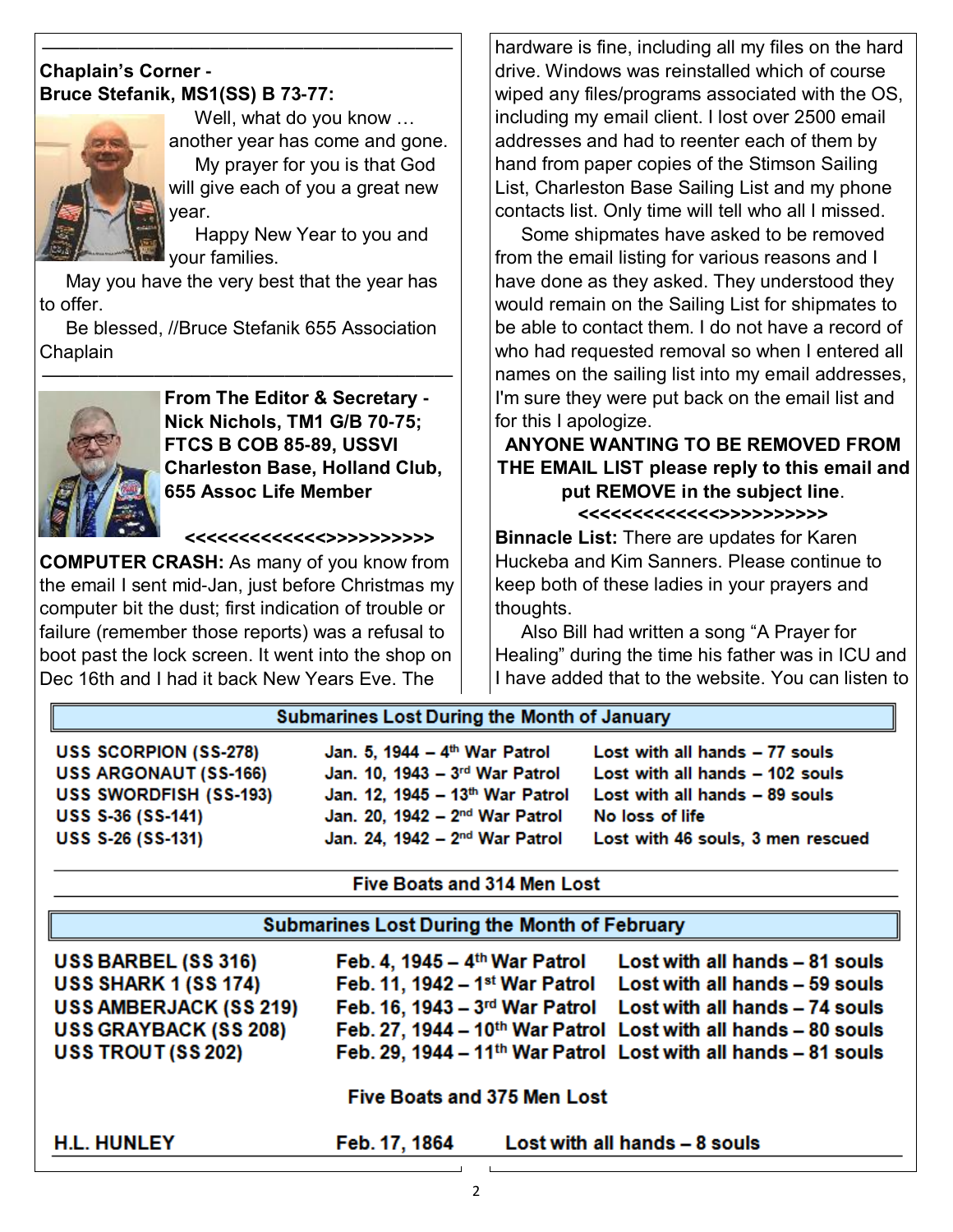it and other songs he sent me at this **[LINK](http://ssbn655.org/SongsbySanner/SongsBySanner.html)**. **<<<<<<<<<<<<<>>>>>>>>>>**

**2021 Reunion Email Address:** Dick Young wants everyone to know that the 2020/21 Reunion email is no longer monitored and it is in the process of being deleted. DISCONTINUE USING the address **[stimson655reunion2020@aol.com](mailto:stimson655reunion2020@aol.com)** and remove it from your address book. His personal email is now: **[DYOUNG50@aol.com](mailto:DYOUNG50@aol.com)**

#### **<<<<<<<<<<<<<>>>>>>>>>> Submarine Qualification Certificate**

 I have added a new page to our website for our SS Qual Certificate. Most of us still have them and know exactly where they are. Some may have to go digging. Start looking for those certificates. When you find it either scan it or take a good picture and send it to me at **[655webmaster@ssbn655.org](mailto:655webmaster@ssbn655.org)**. You name will be added to the new page with a link to your certificate. This is for all Stimson shipmates, not just the ones who qualified on the 655. No matter what boat you qualified on if you were on the Stimson send me a scan or picture and it will be added to the website.

 This can be any item related to your SS qualification: Qual Certificate; Qual card, picture receiving your dolphns; etc.

 Check out: **[Qualification Cards of Stimson](http://ssbn655.org/qual_cards_certificates/ss-qual-cards.html)  [Sailors](http://ssbn655.org/qual_cards_certificates/ss-qual-cards.html)**

#### **<<<<<<<<<<<<<>>>>>>>>>> Get a copy of your or a loved one's military records**

 The veterans' section of the National Archives website allows you to request a family member's service records. You can use its web form or download and print the necessary documents.

 Usually, these documents are used to request veterans' benefits, but they can be used to memorialize a veteran in your family too.

 Military honors and medals are an important symbol of pride and honor, but sadly they can get lost or begin to show their age over time. If you know where to look, you can request new medals to commemorate your family member's service. Just know that the National Personnel Records Center (NPRC) does not issue service medals itself. It is the function of each military service department to replace a medal, You'll have to

reach out to the specific branch of the military in which the veteran served.

**Request Military Awards and Decorations: [https://www.archives.gov/veterans/replace-](https://www.archives.gov/veterans/replace-medals.html)**

> **[medals.html](https://www.archives.gov/veterans/replace-medals.html) Order service records online: [www.archives.gov/veterans/](http://www.archives.gov/veterans/)**

**Medical records:**

**[https://www.archives.gov/veterans/military](https://www.archives.gov/veterans/military-service-records/medical-records.html)[service-records/medical-records.html](https://www.archives.gov/veterans/military-service-records/medical-records.html)**

#### **Military Research:**

**[www.archives.gov/research/military/veterans/](http://www.archives.gov/research/military/veterans/online.html) [online.html](http://www.archives.gov/research/military/veterans/online.html)**

**<<<<<<<<<<<<<>>>>>>>>>>**

#### **Sharing Pictures with Shipmates:**

 If anyone has pictures you would like to share with your shipmates please either email them to me or contact me and I will send you directions to upload to our Stimson Dropbox file. **[655webmaster@ssbn655.org](mailto:655webmaster@ssbn655.org)**

——————————————————————

#### *The Lean Submariner*

 Here's the latest posts on the blog. Still going strong. The link to his blog is

**<https://theleansubmariner.com/>**

\*\*\*\*\* **We Regret to Inform You… January 1942 and the aftermath of Pearl Harbor** by Mister Mac

 We regret to inform you. The attack on Pearl Harbor was so swift and deadly that the military was not prepared to deal with the consequences of not being prepared for war: Identifying the souls lost and notifying the families about their loss. Considering the number of dead and wounded, it should not be a […] **[Read more of this post](http://theleansubmariner.com/2022/01/08/we-regret-to-inform-you-january-1942-and-the-aftermath-of-pearl-harbor/)**

\*\*\*\*\* **Remembering January 8 – USS San Francisco SSN 711** by Mister Mac

 SSN 711 - That fateful day on January 8th We can never forget how truly dangerous submarine life can be. Rest in peace Shipmate **[Read more of this post](http://theleansubmariner.com/2022/01/08/remembering-january-8-uss-san-francisco-ssn-711/)**

\*\*\*\*\* **Remembering Pearl Harbor – The Story of Gunners Mate Second Class John C. Pensyl** by Mister Mac

Their voices cry out from the past. 2403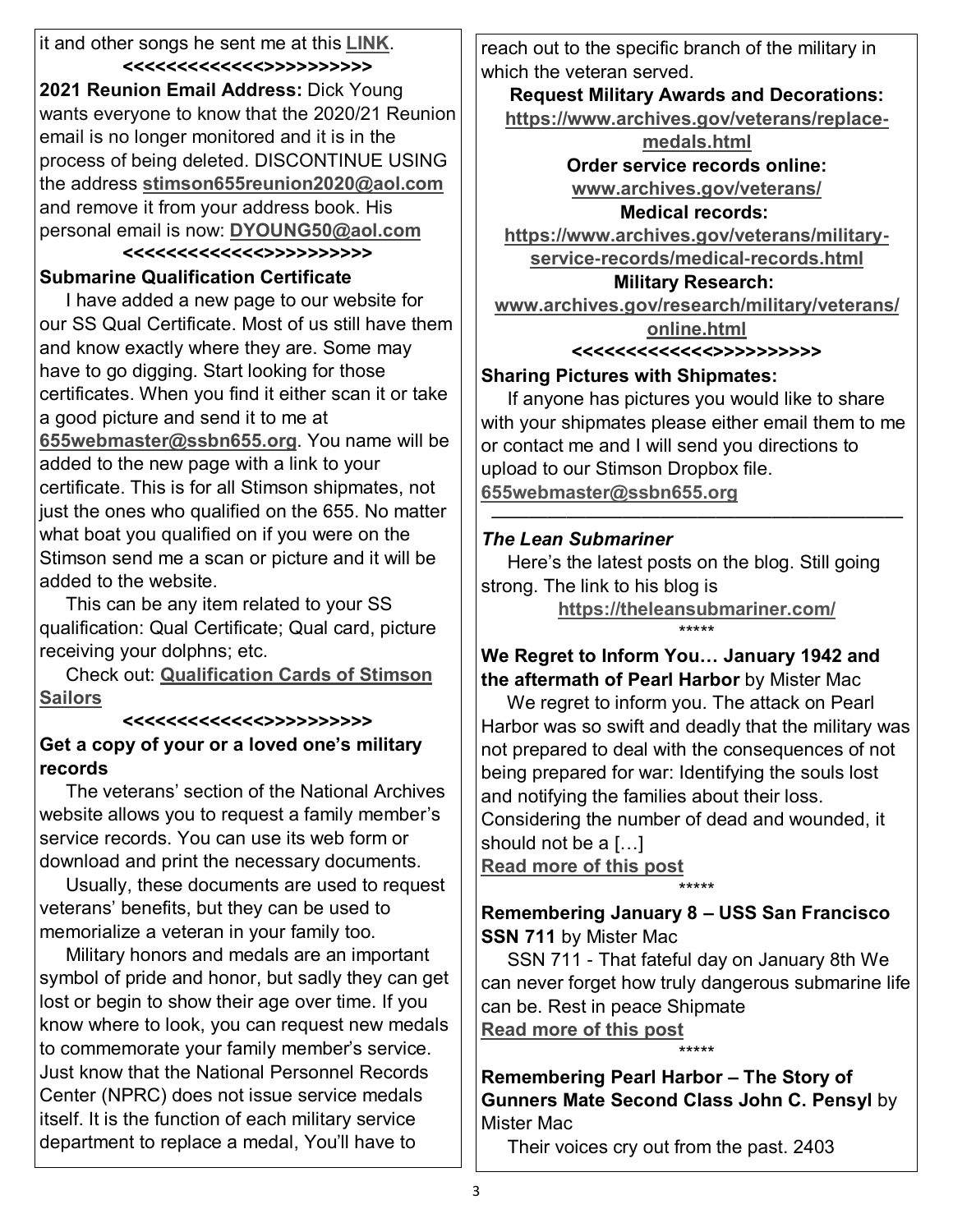Americans died from the attack on Pearl Harbor. Of that figure, 2,008 of them were enlisted with the Navy, 218 were members of the US Army, 109 were Marines, and 68 were civilians. While much is written about the event, we need to never lose focus on […]

**[Read more of this post](http://theleansubmariner.com/2022/01/07/remembering-pearl-harbor-the-story-of-gunners-mate-second-class-john-c-pensyl/)**

\*\*\*\*\*

# **From the Deep – The Story of America's Boomers** by Mister Mac

 Once upon a time, I lived and worked on the very first ballistic missile submarine known as the USS George Washington (SSBN 598). It was a unique experience that allowed me to become a submariner and experience things that most never will. The GW was already about 14 years old by the time I got […]

**[Read more of this post](http://theleansubmariner.com/2021/12/29/from-the-deep-the-story-of-americas-boomers/)**

\*\*\*\*\*

**A super submarine! (well at least it was supposed to be in 1921)** by Mister Mac Originally posted on theleansubmariner:

 You can be forgiven if you claim to be a submarine expert but have never heard the name Oswald Flamm before today. To be honest, neither had I before I ran into this interesting thread of information that gives a glimpse into his story. Oswald Flamm, Born July 30, 1861; Deceased…

**[Read more of this post](http://theleansubmariner.com/2021/12/28/a-super-submarine-well-at-least-it-was-supposed-to-be-in-1921-2/)**

#### \*\*\*\*\* **2022 – A year's worth of special days** by Mister Mac

 April 2022 will mark the fiftieth year since I raised my hand for the first time to take an oath of allegiance to the United States of America. As a seventeen year old boy from Western Pennsylvania, I don't really think I understood what I was doing other than to know that once I took the […]

**[Read more of this post](http://theleansubmariner.com/2021/12/27/2022-a-years-worth-of-special-days/)**

\*\*\*\*\* **February 1971 – This is not a Test** by Mister Mac

 "For 40 Minutes in 1971, It Seemed the End Was Near" "Every TV and radio station in America was interrupted with an emergency message indicating nuclear war was imminent." I was a

junior then senior in High School in 1971 and the world was a very chaotic place. Some would even say it was explosive. […] **[Read more of this post](http://theleansubmariner.com/2021/12/26/february-1971-this-is-not-a-test/)**

\*\*\*\*\* **Christmas in Manila – 1945** by Mister Mac

 Merry Christmas. Simple words of greeting that have been shared all over the world in so many languages. But often the greeting is sent from far away from home. In December 1945, my Dad was working as part of the post war draw down in Manila. He had entered the war on March 8th, 1945 […]

**[Read more of this post](http://theleansubmariner.com/2021/12/24/christmas-in-manila-1945/)**

#### \*\*\*\*\* **2022 Fast Attack Submarine Report – Defending Freedom from Beneath the Waves**  by Mister Mac

 Fast Attack Submarines: Defending a nation like the United States has never been an easy task. From the very beginning of the country, we have faced extreme challenges from powerful ocean-going powers like Great Britain at its zenith, to the Imperial Japanese Navy that emerged from Pearl Harbor in December 1941 as the most […] **[Read more of this post](http://theleansubmariner.com/2021/12/28/2022-fast-attack-submarine-report-defending-freedom-from-beneath-the-waves/)**

#### \*\*\*\*\* **USS Pollack SS 180 – Bringing the War to the Enemy January 1942** by Mister Mac

 A great piece of history concerning the first submarine to draw blood in the waters off of Japan. America was still reeling from the attacks at Pearl and across the Pacific. The large battleships were crippled or sunk and the aircraft carriers that would ultimately tip the scales were still few and far between. One […] **[Read more of this post](http://theleansubmariner.com/2022/01/09/uss-pollack-ss-180-bringing-the-war-to-the-enemy-january-1942/)**

#### \*\*\*\*\* **The Vision of a Man Named Nimitz – The American Submarine Story in the 20th Century**  by Mister Mac

Originally posted on **[theleansubmariner](http://theleansubmariner.com/2019/06/27/the-vision-of-a-man-named-nimitz-the-american-submarine-story-in-the-20th-century/)**:

 Arguably one of the most influential American Submariners that ever lived was Admiral Chester W. Nimitz. As a young man, he was significantly influenced by his German-born paternal grandfather, Charles Henry Nimitz, a former seaman in the German Merchant Marine, who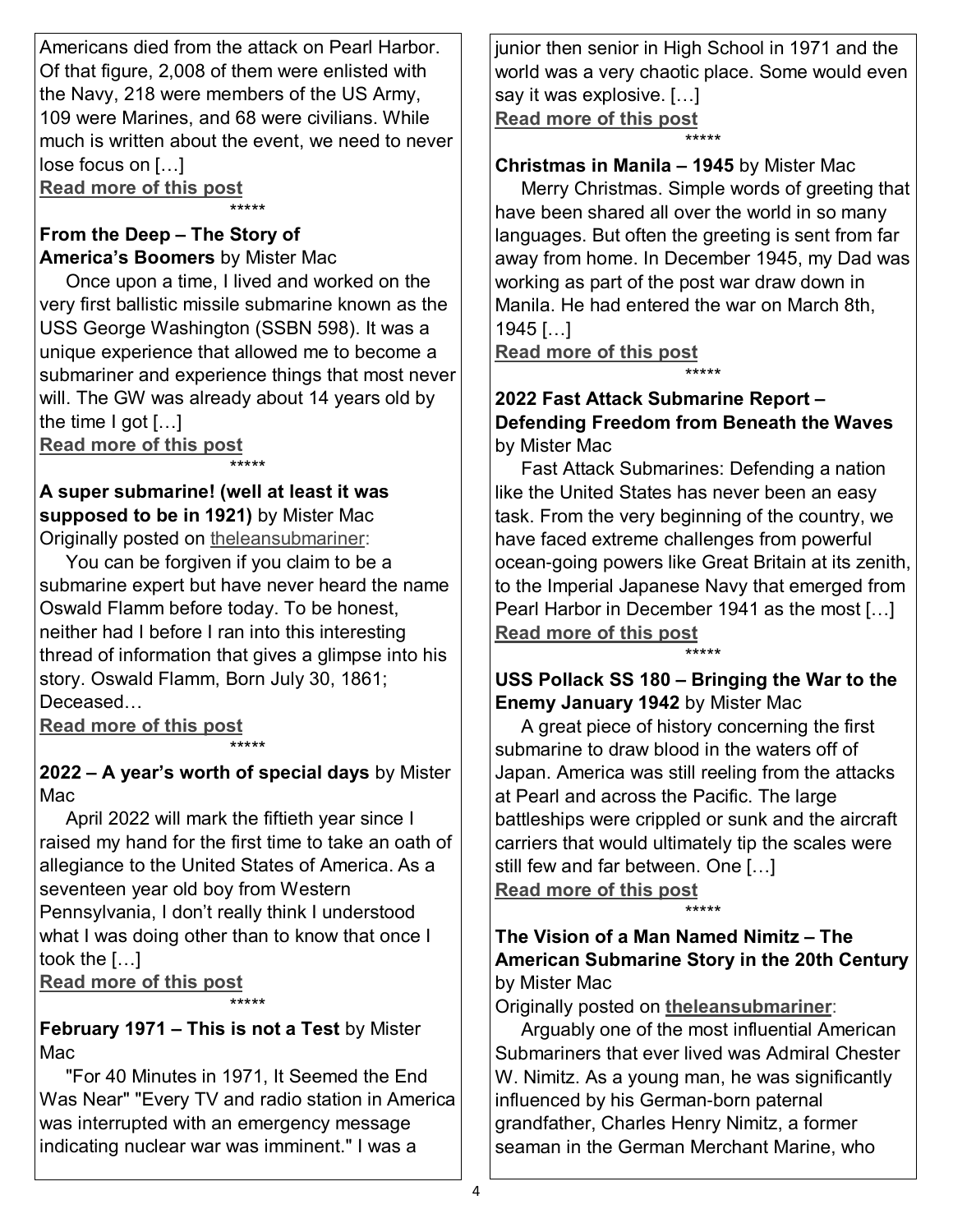taught him, "The Sea – like life itself – is... **[Read more of this post](http://theleansubmariner.com/2022/01/10/the-vision-of-a-man-named-nimitz-the-american-submarine-story-in-the-20th-century-2/)** \*\*\*\*\*

#### **Coins of all denominations – The Story of the USS Seawolf SS 197** by Mister Mac

 USS Seawolf (SS 197) When the Japanese attacked the Philippines at the beginning of World War 2, all of the defensive plans that had been painstakingly drawn out before the war fell by the wayside. The tragedy of Pearl Harbor ensured that the relief that was supposed to come and rescue in the aftermath of […] **[Read more of this post](http://theleansubmariner.com/2022/01/15/coins-of-all-denominations-the-story-of-the-uss-seawolf-ss-197/)**

## **Submarine Base Pearl Harbor – Buried Secrets** by Mister Mac

\*\*\*\*\*

 Buried Secrets One of my favorite submarine reference books is called "United States Submarine Operations in World War II" written by Theodore Roscoe in conjunction with the Bureau of Naval Personnel and published by the United States Naval Institute. Reading through the book is like a looking through a periscope to the past. The people […]

**[Read more of this post](http://theleansubmariner.com/2022/01/17/submarine-base-pearl-harbor-buried-secrets/)**

#### \*\*\*\*\* **Holiday Routine – U.S.S. Vestal Daily Employment Schedule for Sunday, 7 December 1941** by Mister Mac

 Holiday Routine – U.S.S. Vestal Daily Employment Schedule for Sunday, 7 December 1941 The document I discovered during my research on Cassin Young was yellowed and tattered with age. Some sailor had the presence of mind to keep a copy of it in his personal possession as a reminder of the day that would live […]

**[Read more of this post](http://theleansubmariner.com/2022/01/18/holiday-routine-u-s-s-vestal-daily-employment-schedule-for-sunday-7-december-1941/)**

### \*\*\*\*\* **USS Robert E. Lee SSBN 601 PAX DETERRENDO** by Mister Mac

Originally posted on [theleansubmariner:](http://theleansubmariner.com/2019/07/03/uss-robert-e-lee-ssbn-601-pax-deterrendo/) 

 USS Robert E. Lee SSBN 601 Of all of the leaders in American Military History, very few reach the standard set by Robert E. Lee. At the outbreak of the Civil War, Lee was one of the most sought after men on both sides of the coming conflict. It is to…

**[Read more of this post](http://theleansubmariner.com/2022/01/19/uss-robert-e-lee-ssbn-601-pax-deterrendo-2/)** \*\*\*\*\*

**Losing the World's Largest Submarine – The Unsolved Mystery of the Surcouf (1942)** by Mister Mac

 Losing the World's Largest Submarine – The Unsolved Mystery of the Surcouf The Washington Times had a picture of an odd-looking French submarine on page A-3 of the January 20, 1942 edition. The caption read: Free French Operate World's Largest Sub. I had previously written a story about a French submarine that escaped Germany's clutches […] **[Read more of this post](http://theleansubmariner.com/2022/01/20/losing-the-worlds-largest-submarine-the-unsolved-mystery-of-the-surcouf-1942/)**

### **The Loss of the SS-233 USS Herring** by Mister Mac

\*\*\*\*\*

 With Pearl Harbor fresh in the minds of the American public, any good news was welcomed by the American people. In January 1942, the news was not encouraging. The Japanese war machine was continuing its relentless march down the Malay Peninsula, Manila had fallen, and Bataan was being threatened, and newspaper reports of catastrophe after […] **[Read more of this post](http://theleansubmariner.com/2022/01/21/the-loss-of-the-ss-233-uss-herring/)**

**"To my fellow soldiers in the Philippines and America:" Manila, January 1942** by Mister Mac

\*\*\*\*\*

 In January 1942, fighting between the invading Japanese and the America/Philippine Army was raging. Because of the decision made in 1922 by America to limit their growth of military infrastructure in the Pacific, the Allied forces were playing a game of catch up when the Japanese launched their surprise attacks. In 1921-22, the United States […] **[Read more of this post](http://theleansubmariner.com/2022/01/23/to-my-fellow-soldiers-in-the-philippines-and-america-manila-january-1942/)**



——————————————————————

**The following Stimson Shipmates have departed on Eternal Patrol.** *=====*

**[STS2\(SS\) Timothy Charles Glaze G 75-79](http://ssbn655.org/eternal-patrol/obits/GlazeTimothyCharles.pdf) Eternal Patrol on 5.3.2006** [info reported by Johne Osborn IC2(SS) G 75-79]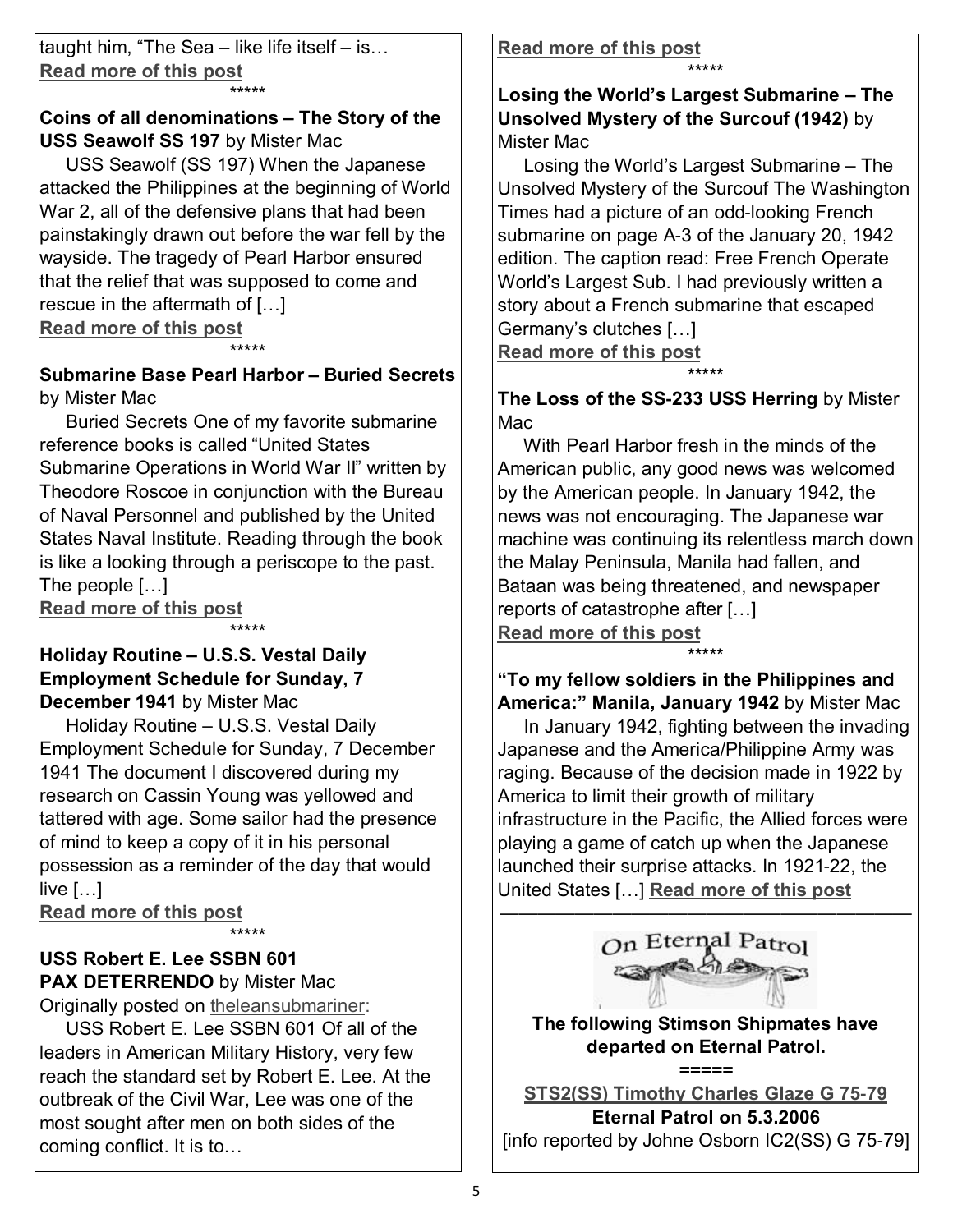**[SKC\(SS\) Jerry Dale Barker B 86-89](http://ssbn655.org/eternal-patrol/obits/BarkerJerryDale.pdf) Eternal Patrol on 12.29.2021** [info reported by USSVI National]

**[ETCM\(SS\) Jay E. McNelly G 71-76 / COB 73-76](http://ssbn655.org/eternal-patrol/obits/McNellyJayE.pdf)**

**Eternal Patrol on 10.26.2021** [info reported by USSVI National]

**[TMC\(SS\) Terry Lynell Wright ? Early 90s](http://ssbn655.org/eternal-patrol/obits/WrightTerryLynell.pdf) Eternal Patrol on 10.20.2021** [info reported by USSVI National]

**[IC1\(SS\) William H. Holt Jr. G 68-71](http://ssbn655.org/eternal-patrol/obits/HoltWilliamH.pdf) Eternal Patrol 11.8.2021** [info reported by Bruce Stefanik, Assoc. Chaplain, MS2(SS) B 73-77] =====

The direct link to the Association Eternal Patrol page is: **[http://ssbn655.org/eternal-patrol/](http://ssbn655.org/eternal-patrol/eternal-patrol.html) [eternal-patrol.html](http://ssbn655.org/eternal-patrol/eternal-patrol.html)**

\_\_\_\_\_\_\_\_\_\_\_\_\_\_\_\_\_\_\_\_\_\_\_\_\_\_\_\_\_\_\_\_\_\_\_\_\_\_



**WELCOME ABOARD: Found & Updated Shipmates**

(Shipmate has contacted us to be added or have info updated on our Sailing List. Please check the online Sailing List for shipmates contact info.) **NOTE: MANY THANKS TO DON ORT, MM1(SS) G/OVHL1/G 69-74, FOR THE EFFORTS HE IS MAKING TO LOCATE OUR STIIMSON SHIPMATES WHO ARE ON OUR SAILING LIST BUT WITH NO EMAIL ADDRESS. MOST OF THOSE LISTED BELOW AS INFO UPDATED WERE DUE TO HIS EFFORTS.**

\*\*\*\*\*\*\*\*\*\*

**IC1(SS) Paul Roetto G 73-78** [new Association member per request]

**YN2(SS) William 'Carl' Scott B 83-87** [info updated per member request]

**MM2(SS) Robert Busteed B 83-87**

[new Association member per request]

**IC2(SS) Johne R. Osborn G 75-79** ICC(SS) retired [new Association member per request]

**STS2(SS) Kevin Krotulski B 75-79** [new Association member per request]

**ETN2(SS) Larry P. Huissen G 69-71** [new Association member per request]

**MM1(SS) Robert 'Bob' Dillow G OVHL2 83-86** [info updated per member request]

**ETN2(SS) David 'Dave' Hobart G 68-71** [info updated per member request]

**MT1(SS) Roger I. Page G/B/OVHL1 71-72** [new Association member per request]

**MM1(SS) Michael Schultz G 65-69 Plank** [info updated per member request]

**LT(SS) James L. Seelinger G/OVHL1/B 69-73** 1st LT-TM Div [info updated per member request]

**LT(SS) Mark Elliott G 86-89** [new Association member per request]

**MMC(SS) Jonathan K. Schultz B/Decom 85-89** [new Association member per request]

> **MT2(SS) William R. Austin B 77-80** [info updated per member request]

**MMFN(SS) David R. Youngman G 72-75** [info updated per member request]

**ET2(SS) David G. Sult G 87-89** [new Association member per request]

—————————————————————

**BINNACLE LIST UPDATES:** If you know of a shipmate who should be on the binnacle list please let me know. I will contact the shipmate for permission to add them to this list. I only add those who have given permission.

================== **From: Karen Huckeba [<karenh22@comcast.net>](mailto:karenh22@comcast.net)**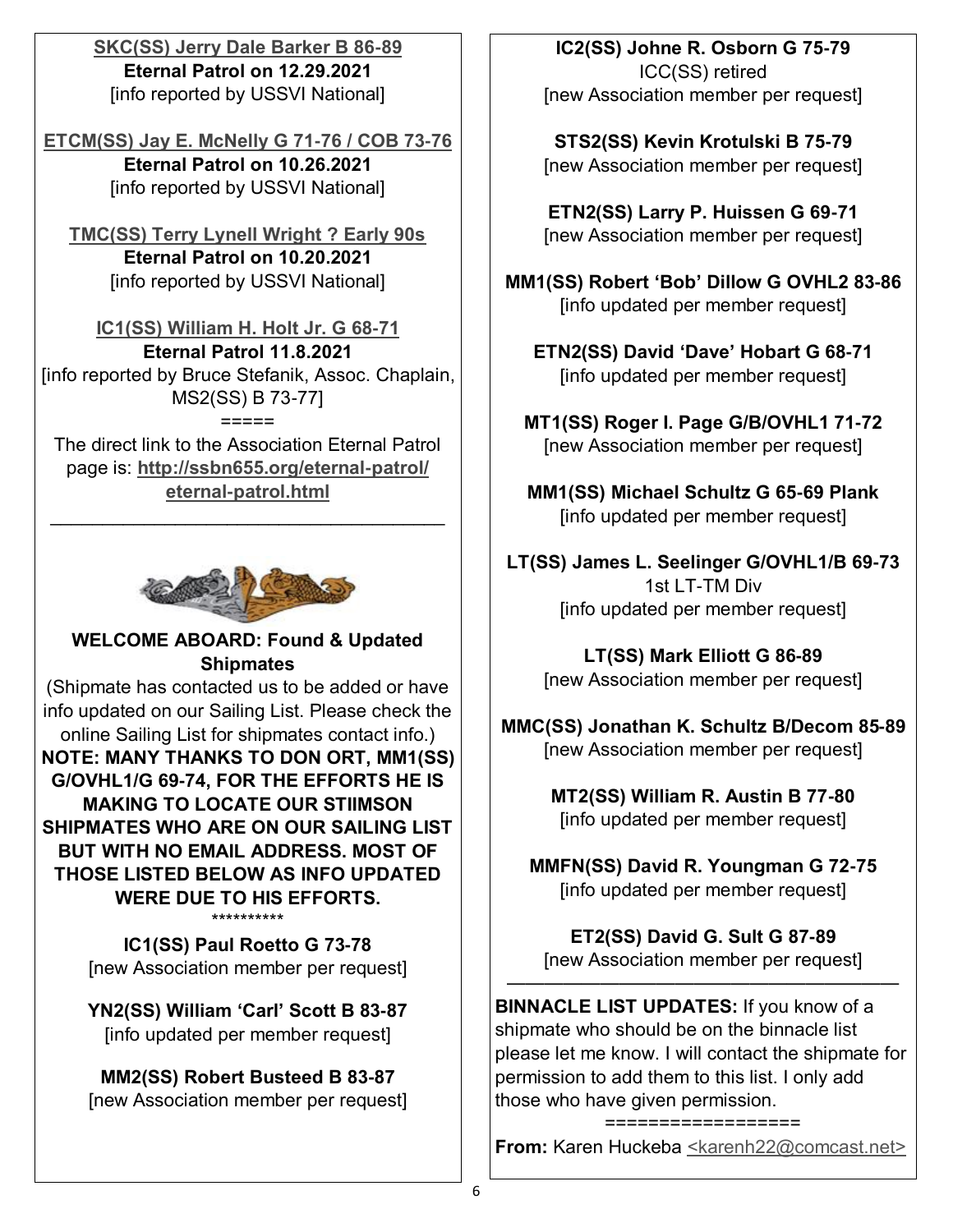# **Date:** 23 January 2022 at 9:52 PM GMT-5 **Subject: Karen Huckeba UPDATE**

 I wasn't sure whether to do an update or not but we've had some Stimson people text the past couple of days to see what is happening. David encouraged me to update. If this is too long, feel free to condense it because you know I'm a "Talker." … you won't hurt my feelings!! It's hard to condense for me because so much has happened.

 I have had artery and vein ultrasounds on both arms since my thank you note. Thankfully, there are no blood clots, however, the artery that had the blood clot while I was on the ventilator was still a little thin so I am staying on blood thinner. I will be going to a vascular Dr in 3-4 weeks. Hopefully, the artery will be healed and I can go off blood thinners. The blood Dr wants him to make the decision.

 My biggest issue is trying to keep my oxygen level above 90 when I get up to do things. Sitting it stays about 97-99 which is good. I can go up and down stairs with no issues which is a blessing. I didn't know weak muscles take more oxygen than strong muscles. Physical therapy will help with that. They started me out with too strenuous exercises than I could handle causing my muscles to go into spasms. I'm praying I am past that now since they've given me milder exercises.

 God is still blessing me with a miracle every day. I'm trusting Him to heal me completely… David says that I am expecting too much too soon because I was very sick. I finally figured out that to me, waking up after 6 weeks sleeping was just like 1 night of sleep to me. I remember how I felt before the hospital and waking up and seeing a feeding tube, tracheotomy, 3 needles stuck in my arms full time, a soft diet, and numerous blood tests, was a total shock. Sitting, I feel normal but when I get up to walk is when the breathing issues show up. I think God may be trying to teach me patience!

 Thanks again for all the prayers and cards! God is still working miracles every day that are amazing. I am so thankful for that. I find that if I am worried about an appointment or going to new Drs. that God has gone before me paving the way and my worry was for nothing. Praising Him for that!! God Bless, Karen

*From: Karen Huckeba [<karenh22@comcast.net>](mailto:karenh22@comcast.net) Date: 12 January 2022 at 11:42:44 AM GMT-5 Subject: Karen Huckeba*

———————————-

 *A deep felt thank you to all who prayed for me when I was diagnosed with covid pneumonia in November. God answered your prayers in a mighty way because I have since found out it is against all odds to come off a ventilator after 6 weeks.* 

 *After a few shaky days once I woke up, I started physical therapy and was able to walk steady which was another miracle. In the time since, God has shown His love for me by the miracles he worked in my life daily and my recovery. (It amazed the therapists. I was scheduled 14 days at rehab and was there 5.) At this point in time, I am walking in the house without a walker, doing exercises, and everyday living.* 

 *I see a pulmonary specialist at the end of this month. He will wean me off the oxygen I'm using 24 hrs a day. They estimate 6 month recovery time till I get back to normal.* 

 *I am so thankful to all of you who have sent me cards, texts, but most of all your prayers. I believe those prayers on my behalf is the reason God spared my life. I feel so humbled by the many people who were praying for me and also for David as he had many difficult decisions to make on my behalf while on the ventilator. Words just can't express how thankful I am for your caring hearts. Please continue to remember me as I still have a long road ahead. Thank you. Sincerely, Karen Huckeba* 

==================

**Kim Sanner** (Bill Sanner's wife, ET2(SS) B 73-77 **Cards to:** 2009 Glenda Ave., Haltom City TX 76111

**1.23.2022: UPDATE email from Bill:** The date of our registration and start of our MD Anderson dance has been moved to January 31. Unfortunately, we both contracted covid which forced the change. Meanwhile, I expect that she'll receive another blood transfusion before she travels. That will be her fifth or sixth, I can't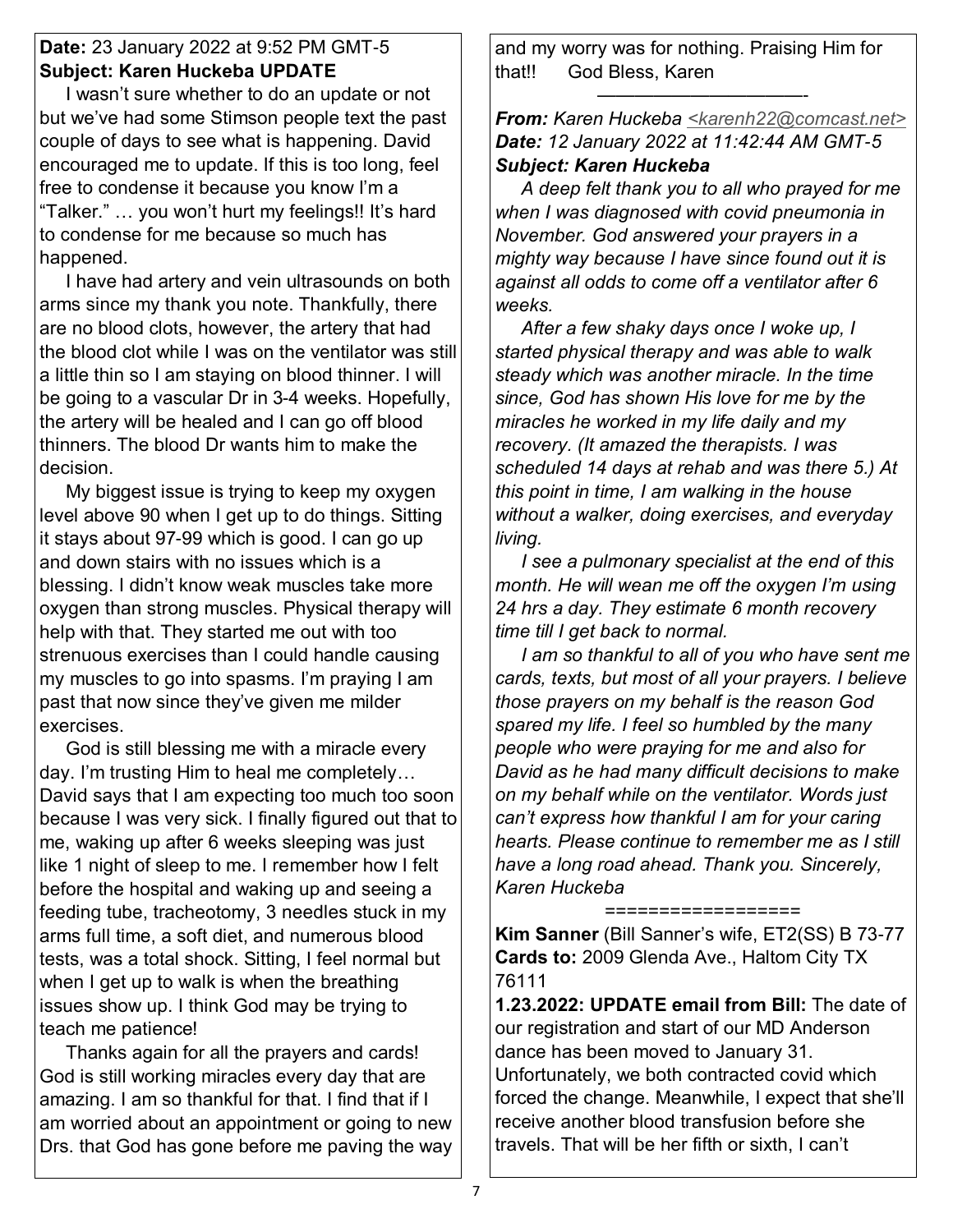remember which. Anyway, we are so grateful for your prayers.

 Here is a **[song](http://ssbn655.org/SongsbySanner/SongsBySanner.html)** I wrote while my dad was in ICU. I hope you enjoy it. Bill

*12.17.2021: Email from Bill: My wife, Kim Sanner, has been diagnosed with a bone marrow cancer called myelofibrosis which is kissing cousins with leukemia. We've been accepted to MD Anderson hospital in Houston, but this is going to be murder since she is barely too young for Medicare and has no other health insurance. The hospital itself is paying for much of her care, which begins on December 27th, but the logistics of travel and other care requirements are substantial. My daughter, Sherri, has setup a GoFundMe page to allow others to help with these costs, and the link is [https://gofund.me/ff78d706.](https://gofund.me/ff78d706) Please let our Stimson group know and please assist with your prayers whether or not they choose to donate. Our God is the only One who can heal her. The doctors, with their transplants, are merely His hands.*

*Thanks with Love, Bill Sanner 817-715-3530 cell* ==================

#### **Andrew 'Andy' Mckay, TMC G 85-88**

Cards to: 2207 FM 1729, Lubbock TX 79403 **1.25.2022: Email from Andy:** As time goes by, I slowly get a little worse each day. I am now homebound. I have not been able to leave my house since July of last year. I use a walker to get around. This past November I went on home hospice. It has worked well for me. I have a nurse visit once a week. A nurse aid 3 times a week to help shave, bath and stuff like that. Hospice provides my medications, medical supplies and medical equipment. Bottom line is I am still kicking just not as hard as I use to. Thanks // Andy *4.1.2021: Email from Andy: I was found to have lung cancer in 2007. I had surgery to remove half of my right lung. I did 4 months of chemo. I now have final stage COPD. I am on full time supplemental oxygen*

> **GREAT LINKS TO SPEND TIME WITH \*\*\*\*\*\*\*\*\*\***

——————————————————————

**655 Association Website [www.ssbn655.org](http://ssbn655.org/) \*\*\*\*\*\*\*\*\*\***

*Submitted by Jim McAuliffe, RM2(SS) B 67-68*

# **THE "MANLIEST" MANCAVE EVER! THE HEMI HIDEOUT: SPACED OUT:**

Check the Ultimate car lounge.

**[https://www.youtube.com/watch?](https://www.youtube.com/watch?v=Y4X9wVEFtHA) [v=Y4X9wVEFtHA](https://www.youtube.com/watch?v=Y4X9wVEFtHA)**

**\*\*\*\*\*\*\*\*\*\***

*Submitted by George Stevens, MT2(SS) G 68-71*

**Original Song: Christmastime Is Better in The Sand**

**<https://vimeo.com/150814306> \*\*\*\*\*\*\*\*\*\*** 

*Submitted by George Stevens, MT2(SS) G 68-71*

 The Chiefs were playing the Raiders. A group of guys in Kansas City, who do some formation flying in their own planes, decided they'd volunteer to save this tradition when military flyovers were stopped. They invited a couple of other groups to join them and before they knew it, they had 48 guys with their own airplanes signing up to join in.

 Pretty impressive, but not entirely unusual for the patriotic Heartland of America. **[https://www.youtube.com/embed/](https://na01.safelinks.protection.outlook.com/?url=https%3A%2F%2Fwww.youtube.com%2Fembed%2FVImNBuJW3sQ%3Frel%3D0&data=04%7C01%7C%7C2debae19ce02442fb9d508d9d77e5d50%7C84df9e7fe9f640afb435aaaaaaaaaaaa%7C1%7C0%7C637777759994710278%7CUnknown%7CTWFpbGZsb3d8eyJWIjo) [VImNBuJW3sQ?rel=0](https://na01.safelinks.protection.outlook.com/?url=https%3A%2F%2Fwww.youtube.com%2Fembed%2FVImNBuJW3sQ%3Frel%3D0&data=04%7C01%7C%7C2debae19ce02442fb9d508d9d77e5d50%7C84df9e7fe9f640afb435aaaaaaaaaaaa%7C1%7C0%7C637777759994710278%7CUnknown%7CTWFpbGZsb3d8eyJWIjo)**

#### **SOMETHING FROM OUR SHIPMATES: SEA STORIES, COMMENTS, JOKES, ETC. =====**

——————————————————————

*Submitted by Jerry Blevins, LT(SS) B 76-79, USSVI Cincinnati Base/Groton Base*

# **NAVAL ACADEMY'S FINAL TEST!**

 One last class before graduation at the Naval Academy and the instructor gave the final assignment.

 "Ladies and Gentlemen, you have been given one metal pole, two bags of cement, a selection of shovels, a wheel barrow, and other tools necessary, plus One Navy Chief, one Petty Officer and a selection of Seamen. Describe the process you take to erect the pole so that a flag hung from it can be seen from X number of feet away."

 "You have two hours to complete this assignment. Begin!"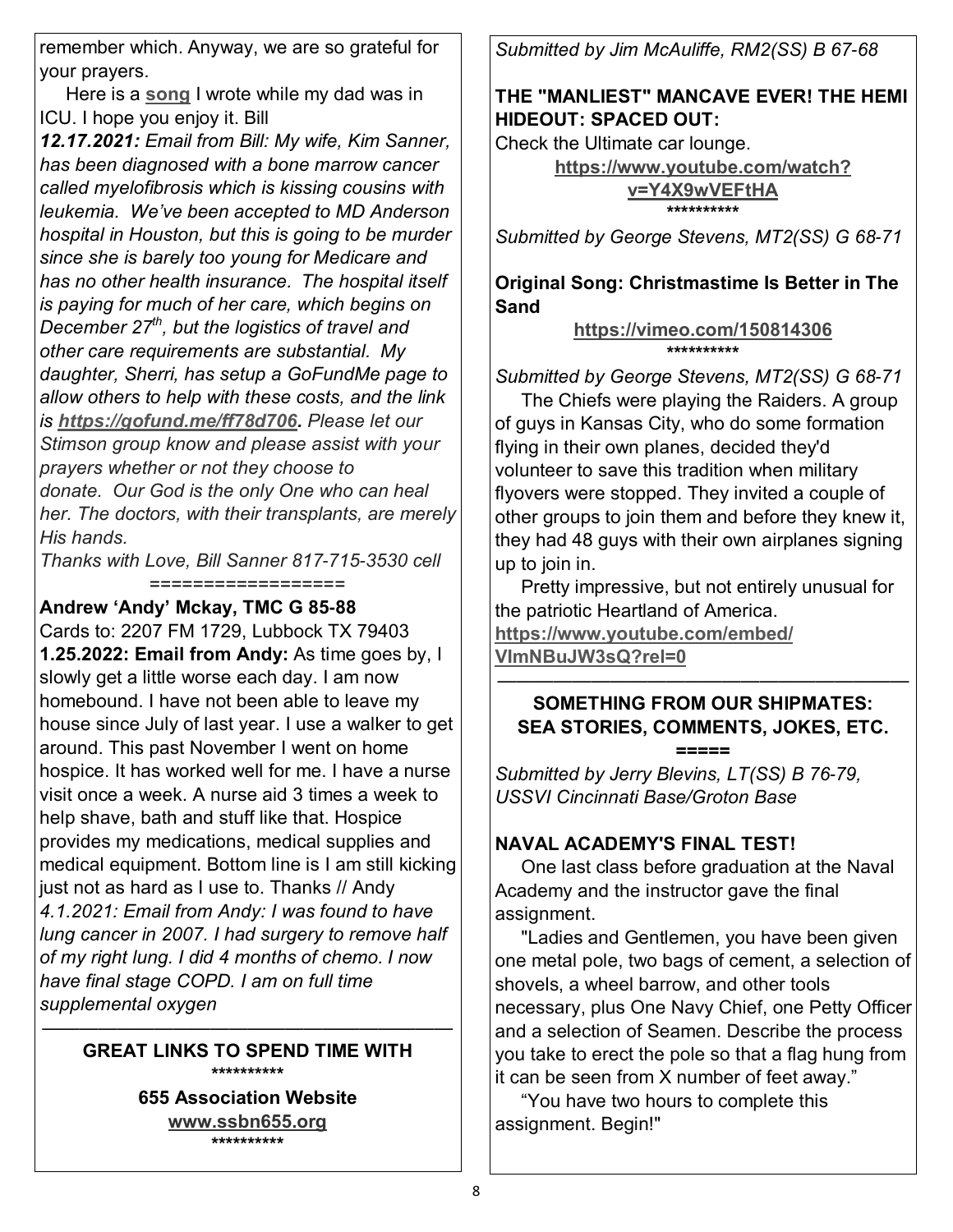The almost Ensigns began to write with concentration. At the end of two hours, the Instructor called time and collected the papers. Paging through the papers, he announced the grades....

 "Ladies and Gentlemen, there are some thorough and detailed responses here, but only one response ranks an "A", I would like to read it to you. I predict that this young man will go far in his Naval Career."

The instructor reads the paper.....

 "In order to erect the flag pole, I would do the following: I would say....

 "Chief, get the flagpole put up' and then I would leave the area."

*Submitted by Pete Peterson, MM1(SS) B 70-72, USSVI Member-at-Large:*

**=====**

# **"Brothers of the 'Phin"**

 I chanced upon a sailor once with an emblem on his chest.

 It appeared to be two angry sharks on a trash can for a rest.

 His white hat was wrinkled and dirty; his neckerchief tied too tight and he had only one eye open as he staggered through the night.

 He was young and scrawny and wiry; with knuckles cracked and oozing. I could tell from the way he looked and smelled he'd spent the night whorin' and boozin'.

 But as he pulled abreast, he squared his hat and said "Sir, do you have a light? I'm due back aboard by quarter to four or the COB will be settin' me right."

 As I fumbled around for my lighter he pulled some smokes from his sock "and I'll be damned lucky to make it," he muttered 'cause I'm steamin' against the clock."

 Through the flame of my well-worn Zippo I could see a smile on his face.

 "But, you know -- it was damn well worth it. That 'Bell's' is a helluva place."

 He sucked the smoke deep down in his lungs and blew smoke rings up towards the moon

 Then he rolled up his cuffs, pushed his hat to the back and said "Maybe there'll be a cab soon."

 In spite of the time he was losing he was wanting to shoot the breeze, so we sat on the curb, like two birds on a perch as he talked of his life on the seas.

 I asked about the thing on his chest and he looked at me with a grin.

 Then he squared his hat, snubbed out his smoke and said "I'm a Brother of the 'Phin."

 "I'm one of the boys who go under the sea where the lights from above don't shine; Where mermaids play and Neptune is king and life and death intertwine."

 "Life on a boat goes deep in your blood and nothing on earth can compare to the feeling inside as she commences a dive going deep on a hope and a prayer."

 "I've sailed some fearsome waters down below the raging main and I've heard that old boat creak and groan like the wheels of a railroad train."

 "It's the one place on earth where there ain't no slack where you don't have more than you need; where each man is prince of his own little space and each lives by the submarine creed."

 "There ain't much I've done in this fickle life that would cause other men to take note, but I've walked in the steps of some mighty fine men who helped keep this country afloat."

 "They slipped silently through the layers down below that raging main while up above enemy men-o'-war laid claim to the same domain."

 "Brave sailors were they in their sleek boats of steel silently stalking their prey and closing in for the kill."

 "They died as they lived unafraid, proud and free putting all on the line to secure liberty."

 "Their bones now rest in glory down in Neptune's hallowed ground but their souls stand tall at the right hand of God awaiting the klaxon's next sound."

 "So, it's more than a 'thing' that I wear on my chest, it's a badge of the brave, proud and true. It's a tribute to those who have gone here before riding boats that are still overdue"

 "It's the "Dolphins" of a submariner worn proudly by the few who've qualified at every watch and touched every bolt and screw."

 "They know the boat on which they sail like they know their very soul and through the fires of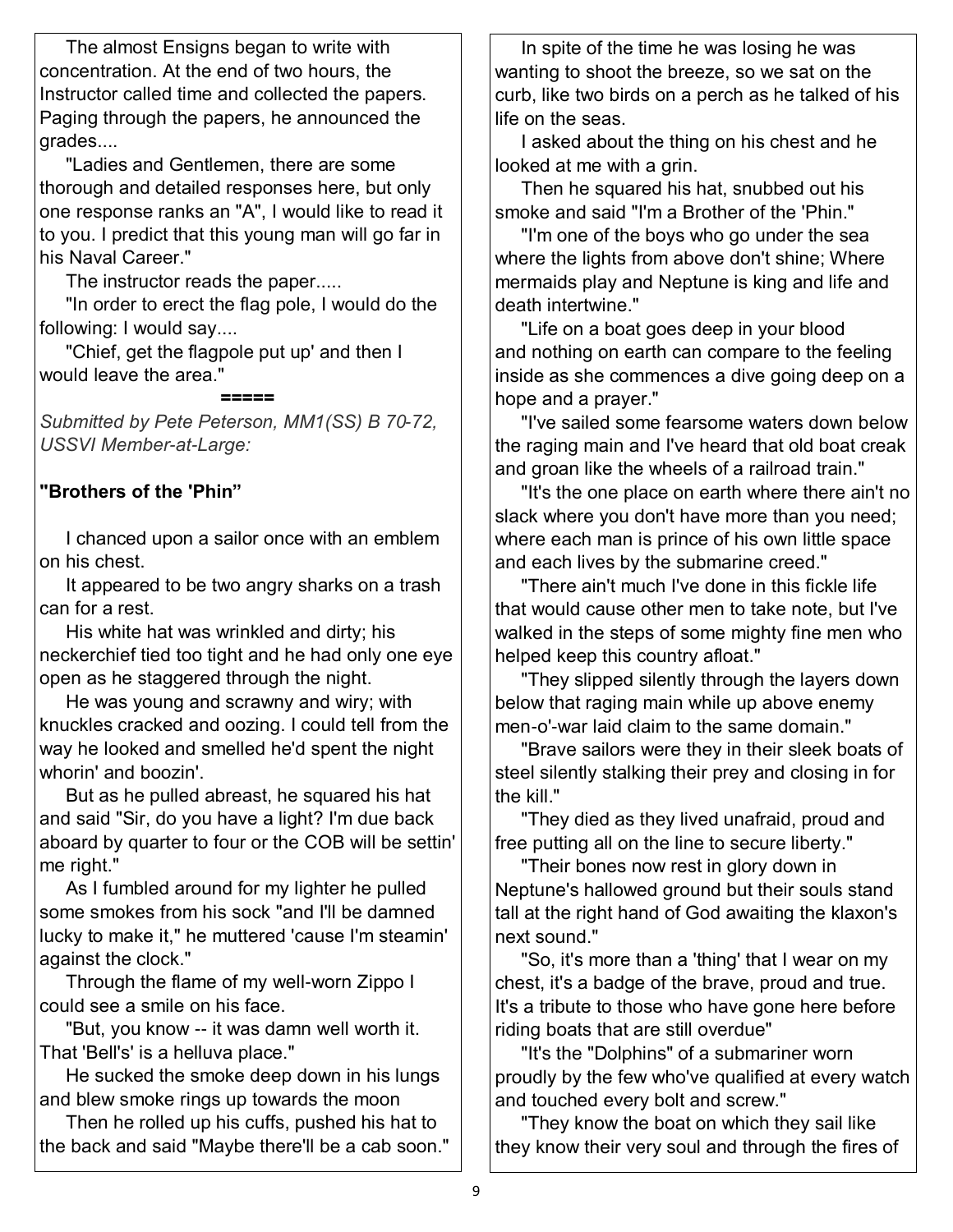hell or the pearly gates they're ready for each patrol."

 "But when in port they take great sport standing out from all the rest. For deep inside they burn with pride for the dolphins on their chest."

 Then he stood erect, squared his hat and pulled his neckerchief down to the 'V' he rolled down his cuffs, put his smokes in his sock and squinted back towards the sea.

 "I can hear them diesels calling so I'd best be on my way. We'll be punchin' holes in the ocean when the sun peeks over the bay."

 As I watched him turn and walk away I felt honored to know such men. For they bring life to Duty, Honor, Country these "Brothers of the 'Phin."

#### **=====**

# *Submitted by Linda Holden Ford, wife of James Ford, MM1(SS) B 73-76, Eternal Patrol*

 You never knew but James (Hank) was a farm boy and not only loved drag racing but got into lots of tropical fish and parrots. We even raised COCKATOOS, the big ones, having 5 babies we raised. This is Jake named after his uncle who raised him. Cannot tell boy or girl so there it was. 16 years later SHE laid a few eggs. Now at age 35 and having survived that roll over we were ALL in in 2001 she has lung issues we are battling.

 She is not bigger than me but closer to the camera. She is taking some wicked nasty medicine not good for humans thus the mask and safety glasses. :)



**=====**

*Submitted by a Charleston Base Submarine Brother*

#### **S.O.S**

 An Airbus 380 is on its way across the Atlantic. It flies consistently at 800 km/h at 30,000 feet, when suddenly a Eurofighter with Tempo Mach 2 appears.

 The pilot of the fighter jet slows down, flies alongside the Airbus and greets the pilot of the passenger plane by radio: "Airbus, boring flight isn't it? Now have a look here!"

 He rolls his jet on its back, accelerates, breaks through the sound barrier, rises rapidly to a dizzying height, and then swoops down almost to sea level in a breathtaking dive. He loops back next to the Airbus and asks, "Well, how was that?"

 The Airbus pilot answers: "Very impressive, but now you look!"

 The jet pilot watches the Airbus, but nothing happens. It continues to fly stubbornly straight, with the same speed. After 15 minutes, the Airbus pilot radios, "Well, how was that?

 Confused, the jet pilot asks, "What did you do?"

 The AirBus pilot laughs and says, "I got up, stretched my legs, walked to the back of the aircraft to use the washroom, then got a cup of coffee and a chocolate fudge pastry.

The moral of the story is:

 When you are young, speed and adrenaline seems to be great. But as you get older and wiser, you learn that comfort and peace are more important.

#### This is called **S.O.S.: Slower, Older, Smarter**. Dedicated to all my friends who are like me, now realizing that it is time to slow down and enjoy the rest of the trip. Dedicated to all seniors. **=====**

*Submitted by Don Ort, MM1(SS) G/SY1 69-74, USSVI Charleston Base*

#### **Importance of Friendship**

 One day, when I was a freshman in high school, I saw a kid from my class was walking home from school.

 His name was Kyle. It looked like he was carrying all of his books.

 I thought to myself, 'Why would anyone bring home all his books on a Friday? He must really be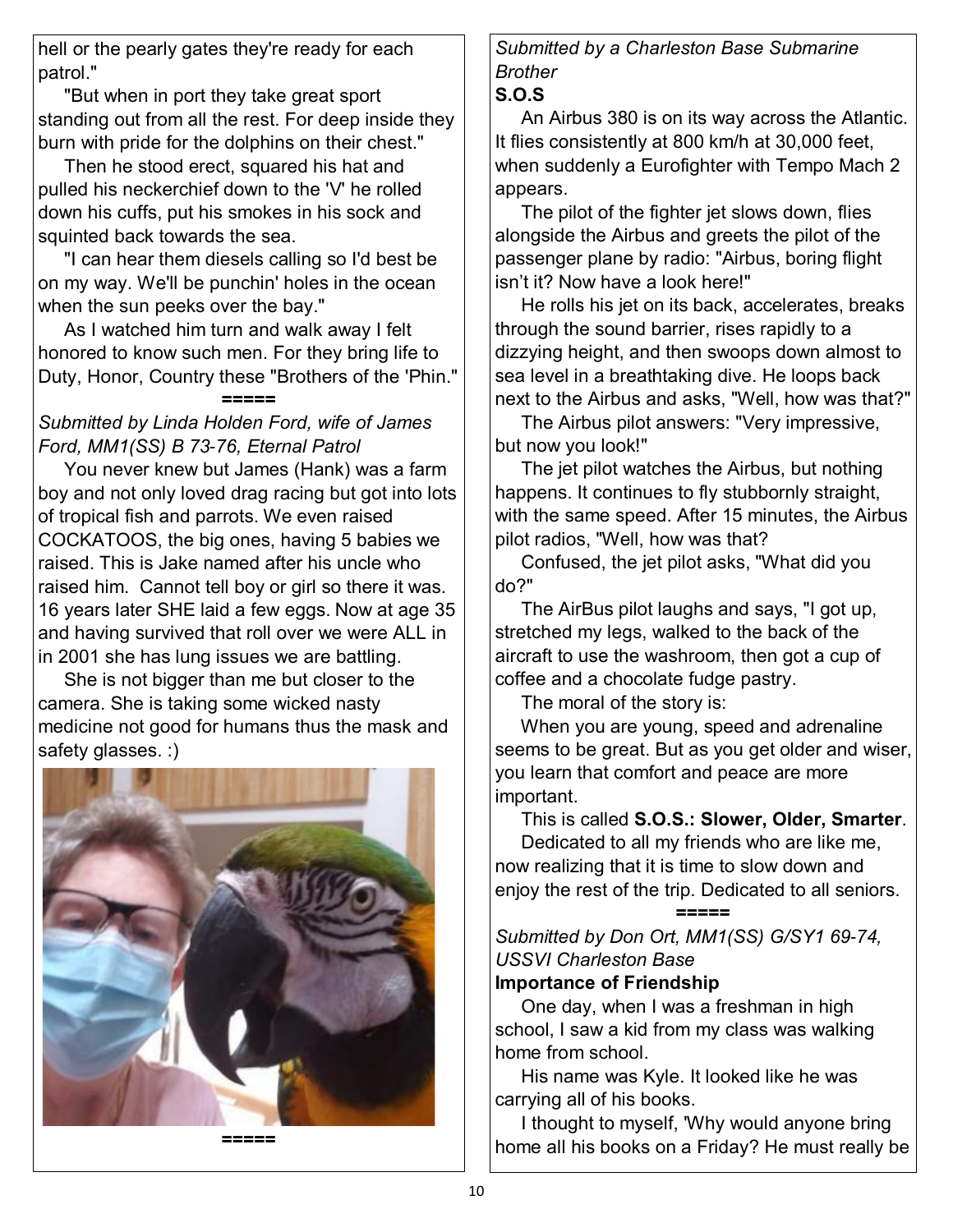a nerd."

 I had quite a weekend planned (parties and a football game with my friends tomorrow afternoon), so I shrugged my shoulders and went on.

 As I was walking, I saw a bunch of kids running toward him.

 They ran at him, knocking all his books out of his arms and tripping him so he landed in the dirt. His glasses went flying, and I saw them land in the grass about ten feet from him. He looked up and I saw this terrible sadness in his eyes .

 My heart went out to him. So, I jogged over to him as he crawled around looking for his glasses, and I saw a tear in his eye. As I handed him his glasses, I said, "Those guys are jerks.They really should get lives."

He looked at me and said, "Hey thanks!"

 There was a big smile on his face. It was one of those smiles that showed real gratitude. I helped him pick up his books, and asked him where he lived. As it turned out, he lived near me, so I asked him why I had never seen him before. He said he had gone to private school before now.

 I would have never hung out with a private school kid before. We talked all the way home, and I carried some of his books. He turned out to be a pretty cool kid.

 I asked him if he wanted to play a little football with my friends. He said yes. We hung out all weekend and the more I got to know Kyle, the more I liked him, and my friends thought the same of him.

 Monday morning came, and there was Kyle with the huge stack of books again.

 I stopped him and said, "Boy, you are gonna really build some serious muscles with this pile of books everyday!"

 He just laughed and handed me half the books.

 Over the next four years,Kyle and I became best friends.

 When we were seniors we began to think about college. Kyle decided on Georgetown and I was going to Duke. I knew that we would always be friends, that the miles would never be a problem. He was going to be a doctor and I was

going for business on a football scholarship.

 Kyle was valedictorian of our class. I teased him all the time about being a nerd. He had to prepare a speech for graduation. I was so glad it wasn't me having to get up there and speak.

 Graduation day, I saw Kyle. He looked great. He was one of those guys that really found himself during high school. He filled out and actually looked good in glasses. He had more dates than I had and all the girls loved him. Boy, sometimes I was jealous!

 Today was one of those days. I could see that he was nervous about his speech. So, I smacked him on the back and said, "Hey, big guy, you'll be great!"

 He looked at me with one of those looks (the really grateful one) and smiled.

 "Thanks," he said. As he started his speech, he cleared his throat, and began.

 "Graduation is a time to thank those who helped you make it through those tough years. Your parents, your teachers, your siblings, maybe a coach...but mostly your friends. I am here to tell all of you that being a friend to someone is the best gift you can give them. I am going to tell you a story."

 I just looked at my friend with disbelief as he told the first day we met. He had planned to kill himself over the weekend. He talked of how he had cleaned out his locker so his Mom wouldn't have to do it later and was carrying his stuff home. He looked hard at me and gave me a little smile.

 "Thankfully, I was saved. My friend saved me from doing the unspeakable."

 I heard the gasp go through the crowd as this handsome, popular boy told us all about his weakest moment. I saw his Mom and dad looking at me and smiling that same grateful smile. Not until that moment did I realize its depth.

 Never underestimate the power of your actions. With one small gesture you can change a person's life. For better or for worse.

 God puts us all in each others lives to impact one another in some way.

——————————————————————

Look for God in others.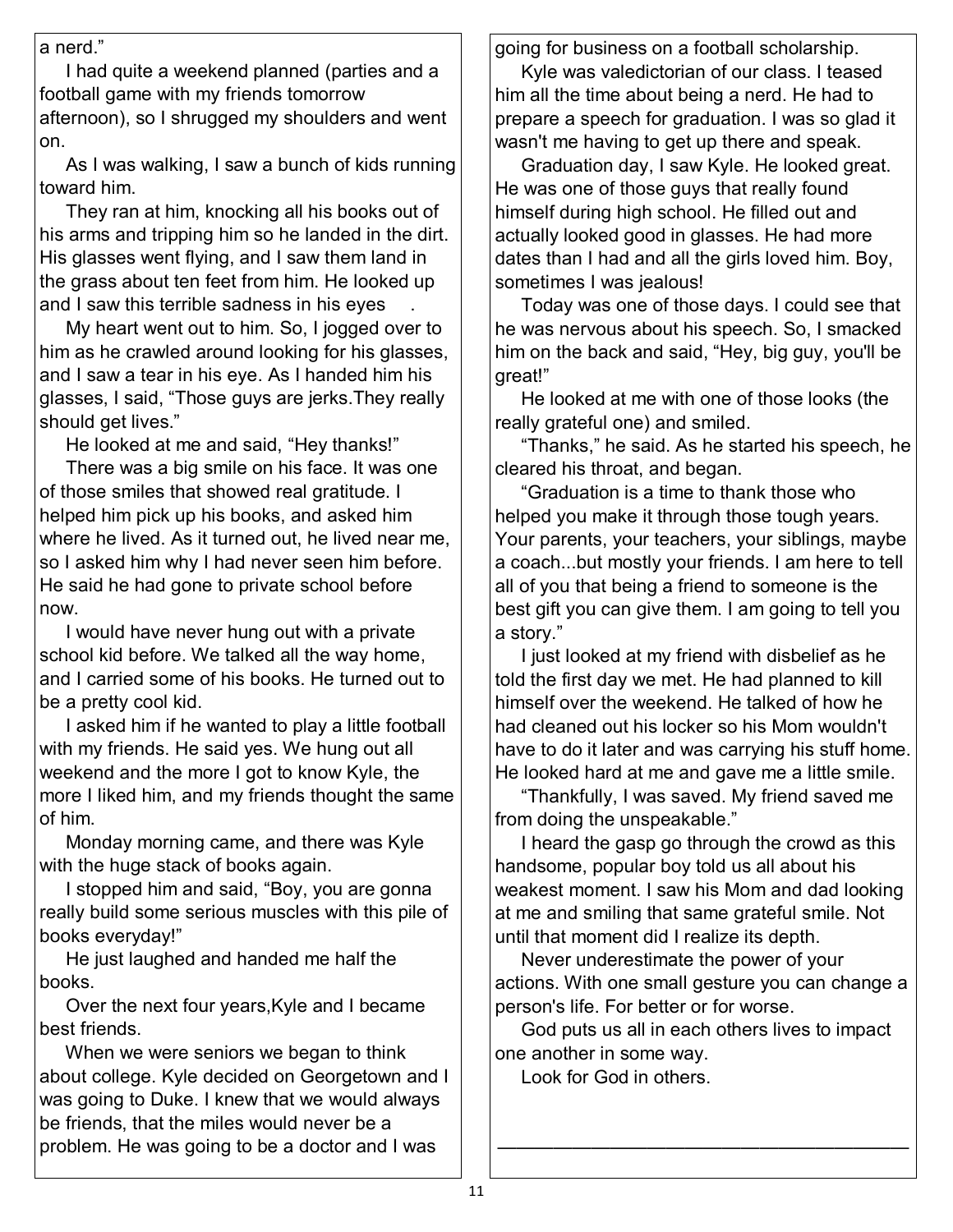### **VETERANS AFFAIRS - RETIREE INFO - AARP <https://www.va.gov/> And FLEET RESERVE**





#### **<<<<<<<<<<<<>>>>>>>>>>>>>> USSVI OFFICIAL BUSINESS: SubVet News - #2022-004**

Date: 1/19/2022 NEWS-01: Expired military ID cards Submitted by: John Dudas, USSVI VSO on 1/19/2022

------------------------------------------------------

Shipmates,

 I have received numerous emails concerning expired military ID Cards, even member retired ID cards with expiration dates.

 The quick answer is "YES" they are required to be replaced and the second one is if your ID card still has a Social Security Number on the ID Card, it also needs to be replaced because the Social Security Number is being replaced with another number identifying you in the DEERS system.

 The following website should answer a majority of your questions, but you can call the nearest ID Card facility for any more information that you require.

 Hope this helps answer the many emails that I have received.

**[https://](https://www.hardquestionstoanswer.com/2022/01/19/when-can-i-get-my-retired-military-id/)**

**[www.hardquestionstoanswer.com/2022/01/19/](https://www.hardquestionstoanswer.com/2022/01/19/when-can-i-get-my-retired-military-id/) [when-can-i-get-my-retired-military-id/](https://www.hardquestionstoanswer.com/2022/01/19/when-can-i-get-my-retired-military-id/)**

John Dudas USSVI Veterans Service Officer **<<<<<<<<<<<<>>>>>>>>>>>>>>** 

*Submitted by George Birmingham, ET1(SS) G 69- 74, Assoc. LM, USSVI Holland Club / Carolina Piedmont Base*

Found out this information and thought I would share with you. I read an article about this in the EPOC Times.

 If you log into the Social Security site you can name an Advanced Designation Representative in each individual Social Security account. See attached image of what you will see on the site. Husband and wife should both do this and it

critical in case you become incapacitated, so someone can manage your Social Security benefit checks. Power of Attorney does not work with the Social Security Administration. There is an absolute right to privacy of each individual account holder. If an even occurs husbands and wives are often amazed that if they were not specifically named as a Designation Representative of their spouse's account - you have to get a judge involved. It became complex and messy.

 This is where the site says - You have the option to designate someone you trust to receive and manage your benefit payments in the event you become unable to do so yourself.

 Government site: **[https://secure.ssa.gov/RIL/](https://secure.ssa.gov/RIL/SiView.action) [SiView.action](https://secure.ssa.gov/RIL/SiView.action)**

Advance Designation of Representative Payee.png

Advance Designation of Representative Payee You have the option to clesignate someone you must to receive and marriage your benefit payments in the event you become unable to do so yourself. Access Advance Designation of Harpresentative Payee

Social Security Card Replacement

Regimit a Replacement Card

Go to My Profile Your profile atlaws you to view on update your. · percent information, · contact information, and · direct deposit information

#### **<<<<<<<<<<<<>>>>>>>>>>>>>>**

**10 Pain Symptoms You Should Never Ignore** by Michelle Crouch, AARP, Updated December 29, 2021

 Doctors share which eye, chest and stomach pains, among others, may indicate something serious.

 If you're hurting, see a doctor. It's sound advice that may seem obvious, but older adults in particular sometimes write off pain as a function of aging and may wait too long to get medical attention, says Edwin Leap, M.D., an emergency physician in western North Carolina.

 Any new or unexplained pain should be checked out by a doctor, Leap says, even if it's not severe.

Of course, some types of pain are more likely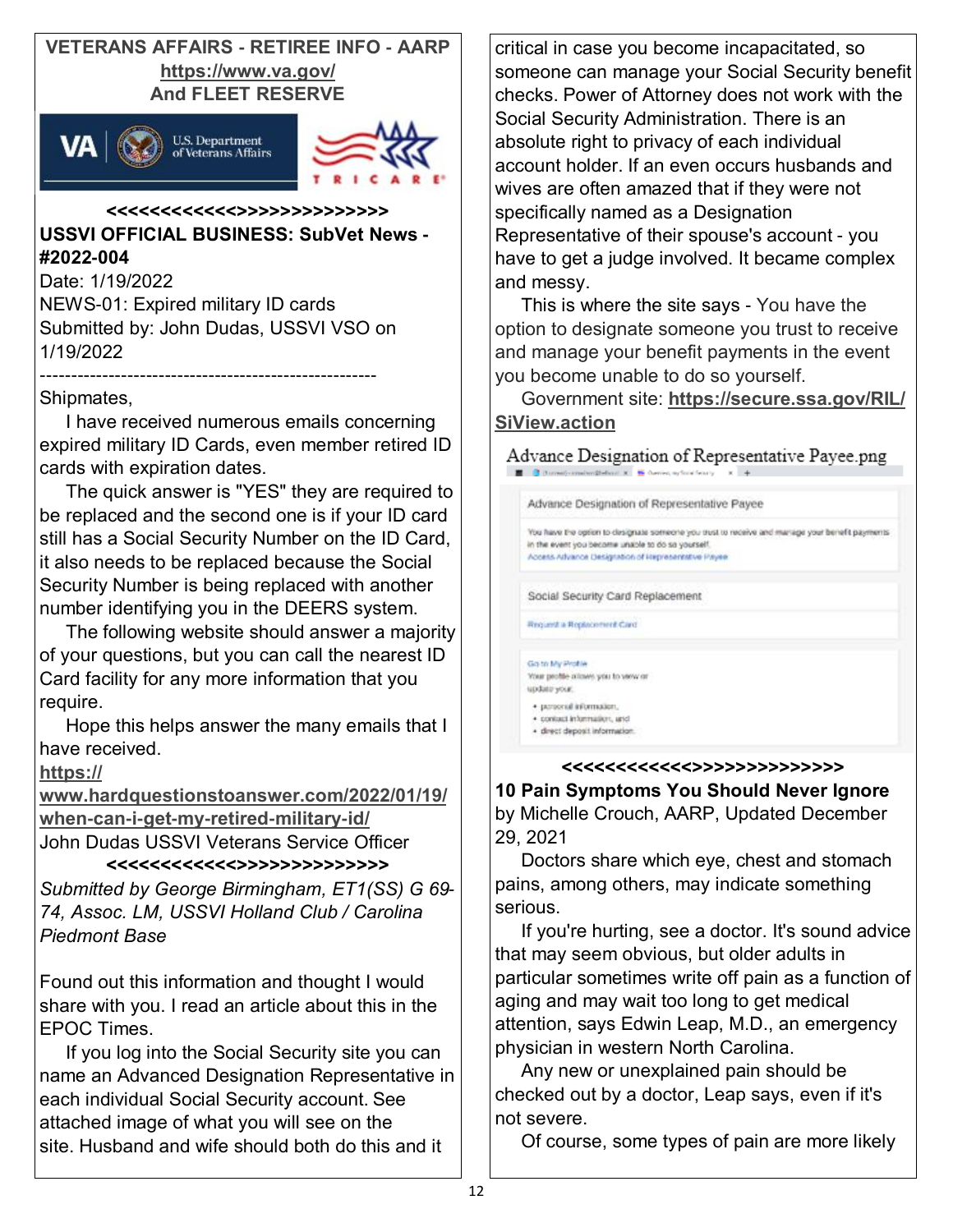to signal something serious. Doctors recommend heading straight to the ER if you're experiencing one of the types below.

- **1. Pain with loss of function**
- **2. Eye pain that comes out of nowhere**
- **3. Chest pain**

**4. Pain in one or both arms, your jaw or between the shoulder blades**

- **5. The worst headache of your life**
- **6. Severe abdominal pain**

**7. Calf or thigh pain, especially if in just one leg**

- **8. Pain from a minor wound**
- **9. Pain after a procedure or injection**
- **10. Pain with fever**
- **[READ MORE HERE](https://www.aarp.org/health/conditions-treatments/info-2020/pain-symptoms.html?cmp=EMC-DSO-NLC-WBLTR---BAU-011422-TS1-6079067&ET_CID=6079067&ET_RID=48098838&encparam=9UILB%2bCm08%2fcRIRrYBdCtZWX3ljBuukLRm2hTMpk1xQ%3d)**

**<<<<<<<<<<<<>>>>>>>>>>>>>> Download the Latest Free Tools from VA's App Store**

 Refill and track prescriptions, ask a pharmacy question, receive appointment reminders or learn mindfulness to reduce stress -- download a variety of free apps through VA's app store. **[LEARN](https://lnks.gd/l/eyJhbGciOiJIUzI1NiJ9.eyJidWxsZXRpbl9saW5rX2lkIjoxMTYsInVyaSI6ImJwMjpjbGljayIsImJ1bGxldGluX2lkIjoiMjAyMjAxMTIuNTE3MTEyMTEiLCJ1cmwiOiJodHRwczovL21vYmlsZS52YS5nb3YvYXBwc3RvcmUifQ.eeEQrB6JVhTZiPdezCbIZLPEQpGDFlJP9DnD0Ha0FSM/s/211273371/br/124772)  [MORE](https://lnks.gd/l/eyJhbGciOiJIUzI1NiJ9.eyJidWxsZXRpbl9saW5rX2lkIjoxMTYsInVyaSI6ImJwMjpjbGljayIsImJ1bGxldGluX2lkIjoiMjAyMjAxMTIuNTE3MTEyMTEiLCJ1cmwiOiJodHRwczovL21vYmlsZS52YS5nb3YvYXBwc3RvcmUifQ.eeEQrB6JVhTZiPdezCbIZLPEQpGDFlJP9DnD0Ha0FSM/s/211273371/br/124772)**

#### **<<<<<<<<<<<<>>>>>>>>>>>>>>**

#### **Top 5 Health Threats to Men**

 No secrets to lower risks, longer life. It's important to be aware of possible dangers to your health as you get older. Remind yourself of these top threats and see how you can lower your risks. **[Learn more](https://lnks.gd/l/eyJhbGciOiJIUzI1NiJ9.eyJidWxsZXRpbl9saW5rX2lkIjoxMDAsInVyaSI6ImJwMjpjbGljayIsImJ1bGxldGluX2lkIjoiMjAyMTExMzAuNDk1MjM1MjEiLCJ1cmwiOiJodHRwczovL3d3dy5teWhlYWx0aC52YS5nb3YvbWh2LXBvcnRhbC13ZWIvd2ViL215aGVhbHRoZXZldC9zczIwMjAwMTI3LWhlYWx0aC10aHJl)**

#### **<<<<<<<<<<<<>>>>>>>>>>>>>>**

#### **Where are My VA Lab Test Results?**

 You can see your COVID-19 test results or make big decisions about your health care by viewing your labs and tests in My HealtheVet. There are three ways to find your results. **[Learn more.](https://lnks.gd/l/eyJhbGciOiJIUzI1NiJ9.eyJidWxsZXRpbl9saW5rX2lkIjoxMDMsInVyaSI6ImJwMjpjbGljayIsImJ1bGxldGluX2lkIjoiMjAyMTExMzAuNDk1MjM1MjEiLCJ1cmwiOiJodHRwczovL3d3dy5teWhlYWx0aC52YS5nb3YvbWh2LXBvcnRhbC13ZWIvd2ViL215aGVhbHRoZXZldC9zczIwMTgwNzE2LXdoZXJlLWFyZS12)**

#### **<<<<<<<<<<<<>>>>>>>>>>>>>>**

### **Healthy For Your Age? Find Out**

How old are you, really? Find out by taking the HealtheLiving Assessment. Answers to questions about you and your health history give you a 'health age.' **[Learn more.](https://lnks.gd/l/eyJhbGciOiJIUzI1NiJ9.eyJidWxsZXRpbl9saW5rX2lkIjoxMDYsInVyaSI6ImJwMjpjbGljayIsImJ1bGxldGluX2lkIjoiMjAyMTExMzAuNDk1MjM1MjEiLCJ1cmwiOiJodHRwczovL3d3dy5teWhlYWx0aC52YS5nb3YvbWh2LXBvcnRhbC13ZWIvd2ViL215aGVhbHRoZXZldC9oZWFsdGhlbGl2aW5nLWFzc2Vzc21l)**

# **<<<<<<<<<<<<>>>>>>>>>>>>>>**

### **PTSD and Your Brain**

 If you have PTSD, it's normal to wonder how it affects your brain. Understanding how your brain

works might help you find out what treatment is best for you. **[Watch this video to learn more.](https://lnks.gd/l/eyJhbGciOiJIUzI1NiJ9.eyJidWxsZXRpbl9saW5rX2lkIjoxMTIsInVyaSI6ImJwMjpjbGljayIsImJ1bGxldGluX2lkIjoiMjAyMTExMzAuNDk1MjM1MjEiLCJ1cmwiOiJodHRwczovL3d3dy5teWhlYWx0aC52YS5nb3YvbWh2LXBvcnRhbC13ZWIvd2ViL215aGVhbHRoZXZldC9zczIwMjExMTIyLXB0c2QtYW5kLXlv)**

# **<<<<<<<<<<<<>>>>>>>>>>>>>>**

### **Diabetes and Your Vision**

 High blood sugar levels can damage your eyes and even lead to diabetic retinopathy. It's important to know its symptoms and how to prevent them. **[Learn more.](https://lnks.gd/l/eyJhbGciOiJIUzI1NiJ9.eyJidWxsZXRpbl9saW5rX2lkIjoxMTgsInVyaSI6ImJwMjpjbGljayIsImJ1bGxldGluX2lkIjoiMjAyMTExMzAuNDk1MjM1MjEiLCJ1cmwiOiJodHRwczovL3d3dy5teWhlYWx0aC52YS5nb3YvbWh2LXBvcnRhbC13ZWIvd2ViL215aGVhbHRoZXZldC9zczIwMjEwMjA5LWRpYWJldGVzLXZp)**

**<<<<<<<<<<<<>>>>>>>>>>>>>>** 

### **Is it Heartburn or GERD?**

 If you often have a painful burning feeling in your chest after eating, you may have gastroesophageal reflux disease (GERD). Discover more about GERD and when to talk to your doctor. **[Learn more.](https://lnks.gd/l/eyJhbGciOiJIUzI1NiJ9.eyJidWxsZXRpbl9saW5rX2lkIjoxMjEsInVyaSI6ImJwMjpjbGljayIsImJ1bGxldGluX2lkIjoiMjAyMTExMzAuNDk1MjM1MjEiLCJ1cmwiOiJodHRwczovL3d3dy52ZXRlcmFuc2hlYWx0aGxpYnJhcnkudmEuZ292LzE0Miw4MjE1N19WQSJ9.zWrKSDF-g3VUnB6ScyRTHN_qbdx6bFMZSks)**

**<<<<<<<<<<<<>>>>>>>>>>>>>>** 



**Social Security** 

#### **SCAM ALERT**

The Social Security Administration will never threaten. scare, or pressure you to take an immediate action. If you receive a call, text, or email that...



- Threatens to suspend your **Social Security number**, even if they have part or all of your Social Security number
- Warns of **arrest of legal action**
- Demands or requests **immediate payment**
- Requires payment by **gift card, prepaid debit card, internet currency, or by mailing cash**
- Pressures you for **personal information**
- Requests **secrecy**
- Threatens to **seize your bank account**
- Promises to increase your Social Security benefit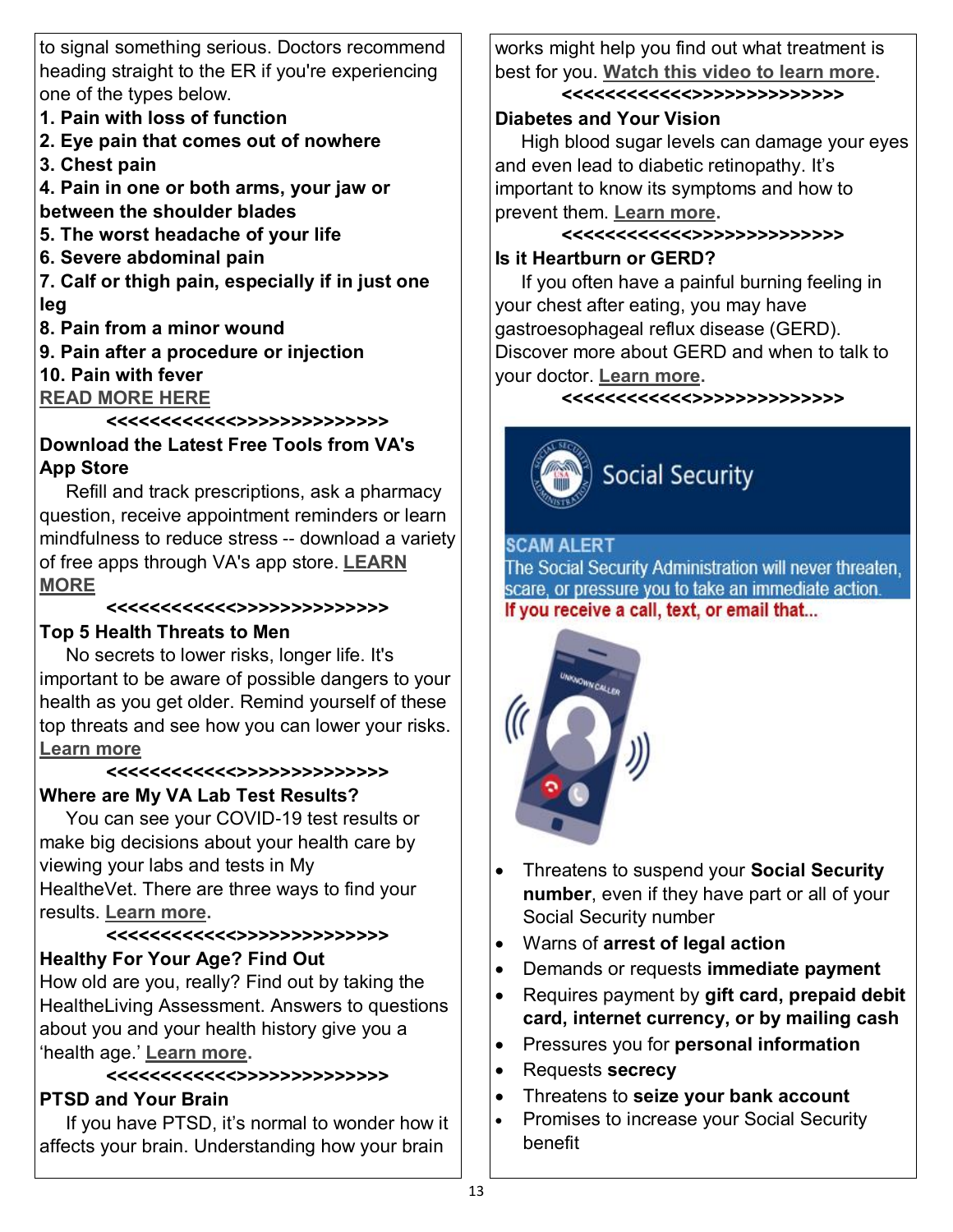- Tries to gain your trust by providing **fake "documentation," false "evidence," or the name of a real government official DO NOT GIVE SCAMMERS MONEY OR PASSWORD INFORMATION– IGNORE THEM! Protect yourself and others from Social Security-related scams**
- **Try to stay calm.** Do not provide anyone with money or personal information when you feel pressured, threatened, or scared.
- **Hang up or ignore it.** If you receive a suspicious call, text, or email, hang up or do not respond. Government employees will not threaten you, demand immediate payment, or try to gain your trust by sending you pictures or documents.
- **Report Social Security-related scams.** If you receive a suspicious call, text, or email that mentions Social Security, ignore it and report it to the **[SSA Office of the Inspector](https://links.ssa.gov/l/eyJhbGciOiJIUzI1NiJ9.eyJidWxsZXRpbl9saW5rX2lkIjoxMDEsInVyaSI6ImJwMjpjbGljayIsImJ1bGxldGluX2lkIjoiMjAyMTExMjguNDk0NDExNDEiLCJ1cmwiOiJodHRwczovL29pZy5zc2EuZ292Lz91dG1fY2FtcGFpZ249b2lnLXNjYW0tMjImdXRtX2NvbnRlbnQ9b2lnLWhvbXBhZ2UtMDAxJnV0bV)  [General](https://links.ssa.gov/l/eyJhbGciOiJIUzI1NiJ9.eyJidWxsZXRpbl9saW5rX2lkIjoxMDEsInVyaSI6ImJwMjpjbGljayIsImJ1bGxldGluX2lkIjoiMjAyMTExMjguNDk0NDExNDEiLCJ1cmwiOiJodHRwczovL29pZy5zc2EuZ292Lz91dG1fY2FtcGFpZ249b2lnLXNjYW0tMjImdXRtX2NvbnRlbnQ9b2lnLWhvbXBhZ2UtMDAxJnV0bV) (OIG)**. Do not be embarrassed if you shared personal information or suffered a financial loss.
- **Get up-to-date information.** Follow SSA OIG on **[Twitter @TheSSAOIG](https://links.ssa.gov/l/eyJhbGciOiJIUzI1NiJ9.eyJidWxsZXRpbl9saW5rX2lkIjoxMDIsInVyaSI6ImJwMjpjbGljayIsImJ1bGxldGluX2lkIjoiMjAyMTExMjguNDk0NDExNDEiLCJ1cmwiOiJodHRwczovL3R3aXR0ZXIuY29tL1RoZVNTQU9JRy8_dXRtX2NhbXBhaWduPW9pZy1zY2FtLTIyJnV0bV9jb250ZW50PXR3aXR0ZXItYm)** and **[Facebook](https://links.ssa.gov/l/eyJhbGciOiJIUzI1NiJ9.eyJidWxsZXRpbl9saW5rX2lkIjoxMDMsInVyaSI6ImJwMjpjbGljayIsImJ1bGxldGluX2lkIjoiMjAyMTExMjguNDk0NDExNDEiLCJ1cmwiOiJodHRwczovL3d3dy5mYWNlYm9vay5jb20vb2lnc3NhLz91dG1fY2FtcGFpZ249b2lnLXNjYW0tMjImdXRtX2NvbnRlbnQ9ZmFjZWJvb2)  [@SSA Office of the Inspector General](https://links.ssa.gov/l/eyJhbGciOiJIUzI1NiJ9.eyJidWxsZXRpbl9saW5rX2lkIjoxMDMsInVyaSI6ImJwMjpjbGljayIsImJ1bGxldGluX2lkIjoiMjAyMTExMjguNDk0NDExNDEiLCJ1cmwiOiJodHRwczovL3d3dy5mYWNlYm9vay5jb20vb2lnc3NhLz91dG1fY2FtcGFpZ249b2lnLXNjYW0tMjImdXRtX2NvbnRlbnQ9ZmFjZWJvb2)** for the latest information on Social Securityrelated scams. Visit the **[Federal Trade](https://links.ssa.gov/l/eyJhbGciOiJIUzI1NiJ9.eyJidWxsZXRpbl9saW5rX2lkIjoxMDQsInVyaSI6ImJwMjpjbGljayIsImJ1bGxldGluX2lkIjoiMjAyMTExMjguNDk0NDExNDEiLCJ1cmwiOiJodHRwczovL3d3dy5jb25zdW1lci5mdGMuZ292L2ZlYXR1cmVzL3NjYW0tYWxlcnRzLz91dG1fY2FtcGFpZ249b2lnLXNjYW0tMjImdX)  [Commission](https://links.ssa.gov/l/eyJhbGciOiJIUzI1NiJ9.eyJidWxsZXRpbl9saW5rX2lkIjoxMDQsInVyaSI6ImJwMjpjbGljayIsImJ1bGxldGluX2lkIjoiMjAyMTExMjguNDk0NDExNDEiLCJ1cmwiOiJodHRwczovL3d3dy5jb25zdW1lci5mdGMuZ292L2ZlYXR1cmVzL3NjYW0tYWxlcnRzLz91dG1fY2FtcGFpZ249b2lnLXNjYW0tMjImdX)** for information on other government scams.

**Spread the word.** Share your knowledge of Social Security-related scams. Post on social media using the hashtag #SlamtheScam to share your experience and warn others. Visit **[oig.ssa.gov/scam](https://links.ssa.gov/l/eyJhbGciOiJIUzI1NiJ9.eyJidWxsZXRpbl9saW5rX2lkIjoxMDUsInVyaSI6ImJwMjpjbGljayIsImJ1bGxldGluX2lkIjoiMjAyMTExMjguNDk0NDExNDEiLCJ1cmwiOiJodHRwczovL29pZy5zc2EuZ292L3NjYW0vP3V0bV9jYW1wYWlnbj1vaWctc2NhbS0yMiZ1dG1fY29udGVudD1vaWctc2NhbS1wYWdlJn)** for more information. Please also share with your friends and family. **<<<<<<<<<<<<>>>>>>>>>>>>>>** 

# **The 6 Worst Habits for Your Joints** by Kimberly Goad, **AARP**, January 3, 2022

 Everything from what you eat to how often you text can affect the health of your joints.

 Use anything on and off all day, every day for decades — and over time, it's bound to show wear and tear. Case in point: the protective cushion between your bones, otherwise known as cartilage.

 That's why the risk for developing osteoarthritis, a degenerative joint disease, increases with age, says Angelie Mascarinas, M.D., a physiatrist at the Hospital for Special Surgery, headquartered in New York City. About 50 percent of adults over age 65 have arthritis, according to the Centers for Disease Control and Prevention (CDC); osteoarthritis is the most common form.

 You can't do much to slow the march of time, but there are plenty of lifestyle changes you can make to show your joints a little love. Here are the six worst habits for your joints.

- 1. Smoking
- 2. A physically inactive lifestyle
- 3. Overdoing exercise
- 4. Carrying a heavy load
- 5. Eating pro-inflammatory foods
- 6. Texting, texting, texting

# **[READ MORE](https://www.aarp.org/health/conditions-treatments/info-2022/worst-habits-joint-health.html?cmp=EMC-DSO-NLC-WBLTR---BAU-012122-F1-6094918&ET_CID=6094918&ET_RID=48098838&encparam=9UILB%2bCm08%2fcRIRrYBdCtZWX3ljBuukLRm2hTMpk1xQ%3d)**

**<<<<<<<<<<<<>>>>>>>>>>>>>>** 

# **What to Eat to Prevent Kidney Stones — and What to Avoid**

by Alison Gwinn, **AARP**, January 4, 2022

 Eight dietary rules that can help you dodge the agonizing ailment

 They are tiny terrors that stealthily lie in wait until striking, often without warning. They're kidney stones — crystalline nuggets that grow in our kidneys, sometimes getting painfully stuck as we try to expel them in our urine.

 The symptoms vary. Some people pass stones without even realizing it; others feel an increased urgency to urinate, have blood in their urine, or feel pain in the back or groin that can range from mild to excruciating, says Ivan Porter, M.D., a nephrology specialist in Jacksonville, Florida, with the Mayo School of Graduate Medical Education.

 Whatever the symptoms, kidney stones are surprisingly common. About 11 percent of men and 6 percent of women get them, according to the National Institute of Diabetes and Digestive and Kidney Diseases (NIDDK). Genetics can make a person more prone to these benignlooking clumps, as can certain medications (like diuretics and calcium-based antacids) and jobs (truck drivers, teachers and others who aren't able to hydrate often enough). But diet can play a role, too.

If you've had a kidney stone, your doctor may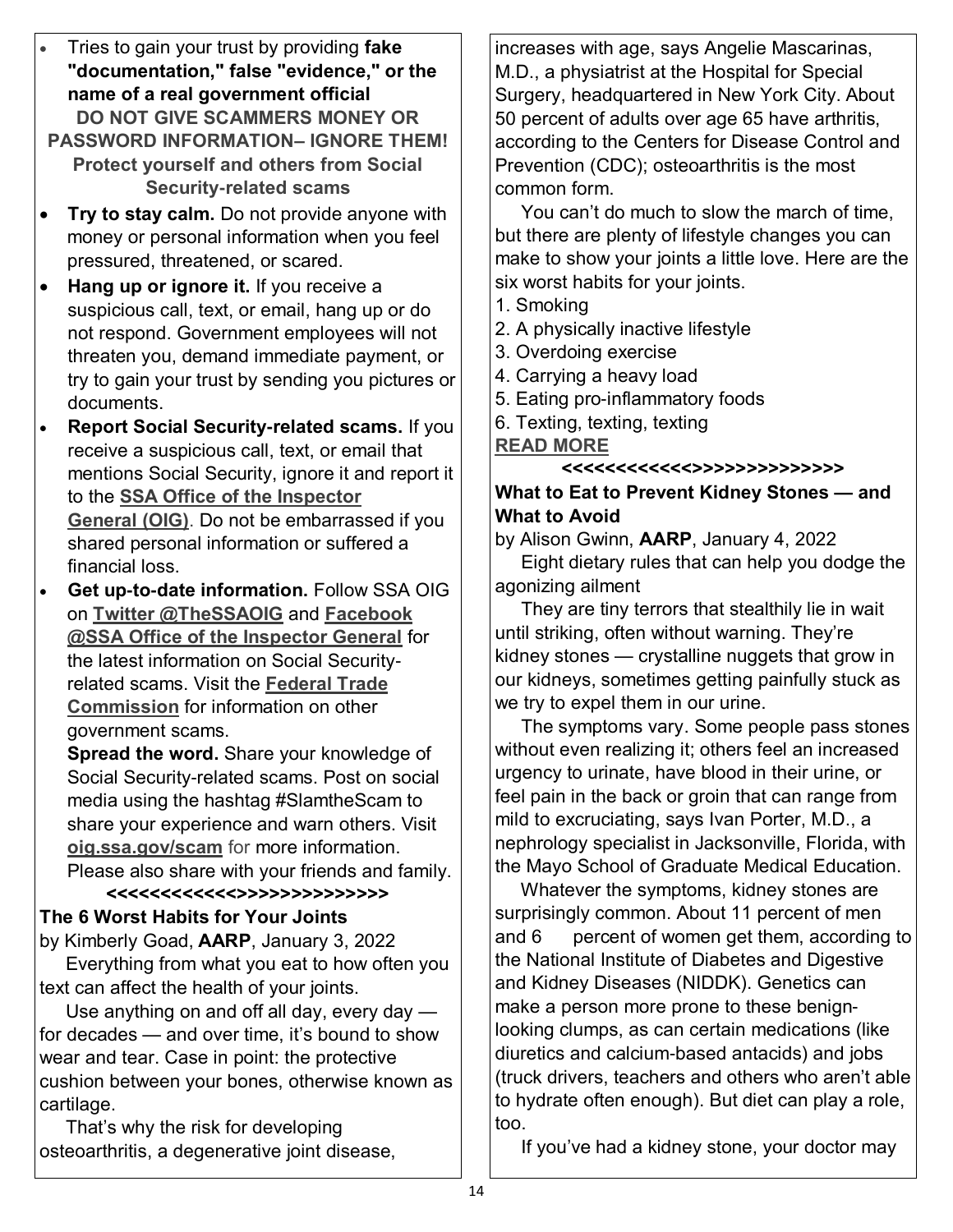recommend tweaks to your diet based on the type you had (there are four: calcium stones, uric acid stones, struvite stones and cystine stones). After all, the risk of recurrent stones is substantial, but changing what you eat may prevent them from coming back.

 With that in mind, here are eight dietary changes that may help you avoid them.

# **1. Drink lots of water**

**2. Cut down on processed and other high-salt foods**

**3. Make milk, cheese or yogurt — but not calcium supplements — part of your diet 4. Add lemon and lime juice to your drinks**

**5. Eat plenty of fruit**

**6. Take care when eating leafy green vegetables, rhubarb, beets and sweet potatoes**

**7. Cut back on animal protein**

**8. Limit your iced tea, sodas, and soy or almond milk**

**[READ MORE](https://www.aarp.org/health/healthy-living/info-2022/foods-prevent-kidney-stones.html?cmp=EMC-DSO-NLC-WBLTR---BAU-012122-F2-6094918&ET_CID=6094918&ET_RID=48098838&encparam=9UILB%2bCm08%2fcRIRrYBdCtZWX3ljBuukLRm2hTMpk1xQ%3d)**

**<<<<>>>>>**

# **Easy Exercises for Back Pain**

 Regular back pain can make life harder. Watch a VA physical therapist share stretches that may help reduce your back pain. **[LEARN MORE.](https://lnks.gd/l/eyJhbGciOiJIUzI1NiJ9.eyJidWxsZXRpbl9saW5rX2lkIjoxMDYsInVyaSI6ImJwMjpjbGljayIsImJ1bGxldGluX2lkIjoiMjAyMjAxMTEuNTE1OTUzNjEiLCJ1cmwiOiJodHRwczovL3d3dy5teWhlYWx0aC52YS5nb3YvbWh2LXBvcnRhbC13ZWIvd2ViL215aGVhbHRoZXZldC9zczIwMjEwMzI5LXNpbXBsZS1leGVy)**

#### **<<<<>>>>>**

# **Beware of Dehydration this Winter**

 During the summer, you're not likely to forget to drink a cool glass of water. Thirst isn't as obvious in the winter. Recognize the signs of dehydration and make sure you're staying hydrated. **[Learn more](https://lnks.gd/l/eyJhbGciOiJIUzI1NiJ9.eyJidWxsZXRpbl9saW5rX2lkIjoxMTIsInVyaSI6ImJwMjpjbGljayIsImJ1bGxldGluX2lkIjoiMjAyMjAxMTEuNTE1OTUzNjEiLCJ1cmwiOiJodHRwczovL3d3dy5teWhlYWx0aC52YS5nb3YvbWh2LXBvcnRhbC13ZWIvd2ViL215aGVhbHRoZXZldC9zczIwMjIwMTA1LWJld2FyZS1vZi1k)**.



\_\_\_\_\_\_\_\_\_\_\_\_\_\_\_\_\_\_\_\_\_\_\_\_\_\_\_\_\_\_\_\_\_\_\_\_\_\_\_

MY DAD SAYS I CAN BE A C.P.O. IF I'M SMART ENOUCH WHEN I GROW UP AND AN ADMIRAL IF I'M NOT...

### **The Computer Corner By: Tom Krauser, MM1(SS) Blue 72-74, Assoc. Life Member**



**Note:** Thanks to George Birmingham ET1(SS) Gold 69-74, for his knowledge and articles over the last several years of this newsletter.

 If you have any computer/ software topics you would like to see information on please let me know.

# **Windows 10 "S" Mode**

 Recently I have tried to help people with their new computers and was hampered by the computer running Windows 10 in the "S" mode. I had not encountered the "S" mode before and did not understand why the computer was preventing me from doing things I could usually do.

 According to Microsoft: Windows 10 in S mode is a version of Windows 10 that's streamlined for security and performance, while providing a familiar Windows experience. To increase security, it allows only apps from the Microsoft Store, and requires Microsoft Edge for safe browsing.

 The problem is that if you cannot find the program you want to install in the Microsoft Store you cannot install it on the computer. I tried to find several free programs I normally put on new computers for people but they either were not in the Microsoft Store OR the Microsoft Store had a version of the program that you had to pay for. So many programs cannot be installed on those computers.

 According to Microsoft the only "browser" you can use is Microsoft Edge and I could not find other common browsers such as Google Chrome or Mozilla Firefox that could be installed on the PC. I always tell users to have more than one browser installed on their PC in the event that one browser becomes corrupted and you cannot get to the internet using that browser you have another tool to reach the internet. So if Microsoft Edge gets corrupted you would want another browser to access to the internet to troubleshoot and repair that corrupted browser.

 I personally found the S mode to be very limiting and wondered how to go back to a normal version of Windows.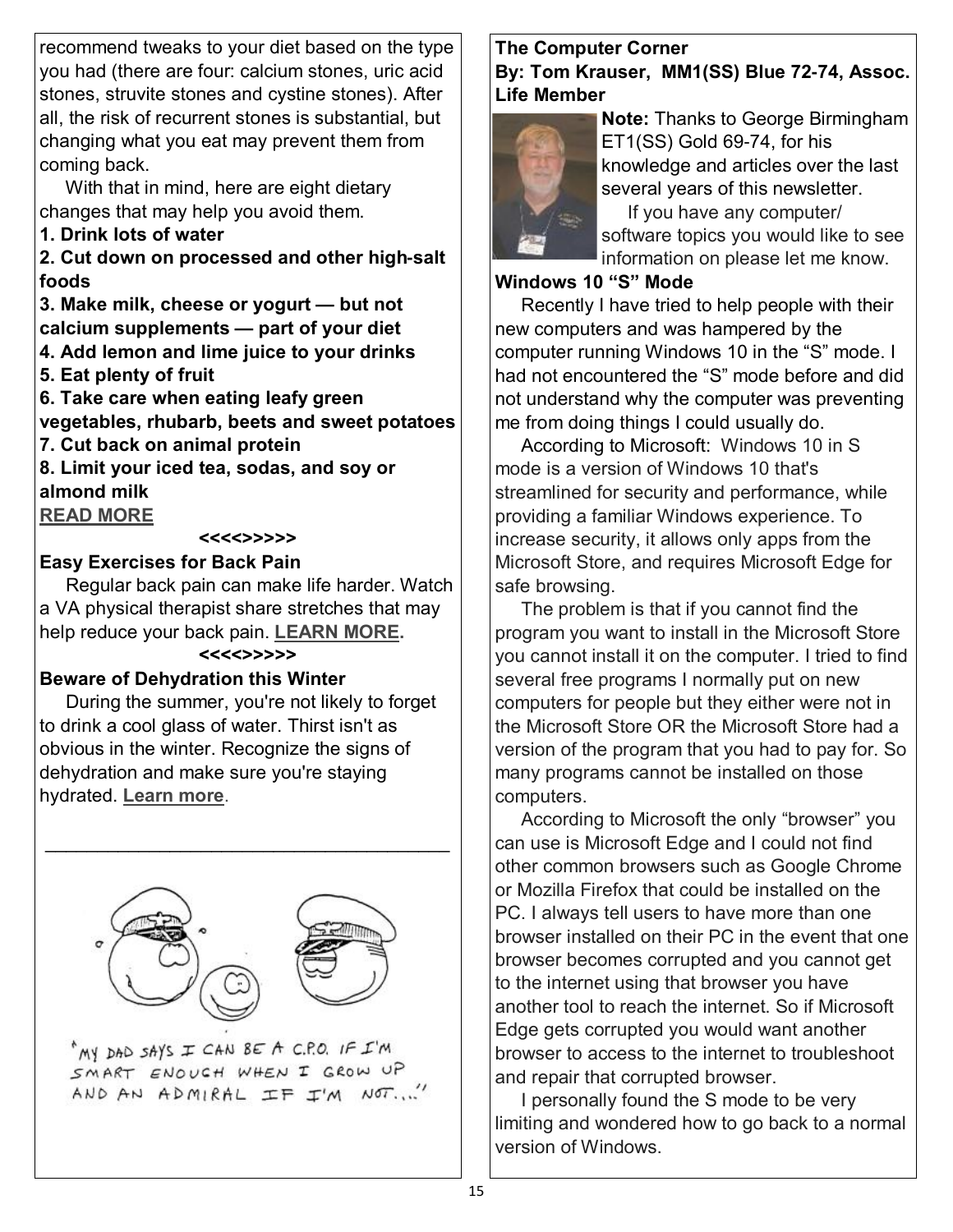According to Microsoft you can switch out of the S mode if desired BUT once you switch you cannot switch back to the S Mode. So the choice to switch out of the S mode is a very personal one that each person would have to make. So if you find the S mode does not limit the way you want to use your computer then leave it in the S mode.

 If you find you cannot install programs you want on your computer and you decide to switch out of the S mode to a normal Windows mode there are instructions to perform this online at the Microsoft site.

**CAUTION:** Make sure you backup any important data prior to attempting to switch. You may even want to create a restore version of the hard drive prior to attempting to switch which you can use to go back to the original setup if things do not go as expected.

*Submitted by George Birmingham, ET1(SS) G 69- 74, Assoc. LM, USSVI Holland Club / Carolina Piedmont Base*

 $\mathcal{L}_\text{max}$  , and the set of the set of the set of the set of the set of the set of the set of the set of the set of the set of the set of the set of the set of the set of the set of the set of the set of the set of the

**<<<<>>>>>**

### **Microsoft warns about this phishing attack that wants to read your emails**

Written by **[Liam Tung](https://www.zdnet.com/meet-the-team/eu/liam-tung/)**, Contributor on January 25, 2022

 Attackers have targeted hundreds of organizations, says Microsoft security.

 Microsoft is warning that Office 365 customers are receiving phishing emails that aim to trick them into giving OAuth permissions to a bogus app that then lets attackers read and write emails.

 Microsoft's Security Intelligence team warned this week that attackers are sending the OAuth phishing emails to "hundreds" of Office 365 customers.

 The potentially malicious app, dubbed 'Upgrade', asks users to grant it OAuth permissions that would allow attackers to create inbox rules, read and write emails and calendar items, and read contacts, according to Microsoft Security Intelligence.

#### **[READ MORE](https://www.zdnet.com/article/microsoft-warns-about-this-phishing-attack-that-wants-to-read-your-emails/)**

#### **<<<<>>>>>**

# **In case you are a Microsoft Edge user…**

Unless you've been hiding under a rock for the

last twenty years, you've probably heard the one about "keeping your software up to date". Applying software updates promptly is arguably the single most useful thing you can do to keep yourself secure online, and vendors, experts, pundits, and blogs like ours, never let users forget it!

 And because it's good advice that's easy to follow, cybercriminals like to use fake software updates to con users.

 Fake software updates have been a go-to tactic for getting users to download malware for many years. A convincingly-branded message that tells users they need to update their out-ofdate software taps into all the good security messaging users have soaked up, it gives them a reason to install strange software from the Internet, and it carries exactly the right mixture of implied threat and urgency that social engineers like.

**[https://blog.malwarebytes.com/threat](https://blog.malwarebytes.com/threat-intelligence/2022/01/ransomware-targets-edge-users/)[intelligence/2022/01/ransomware-targets-edge](https://blog.malwarebytes.com/threat-intelligence/2022/01/ransomware-targets-edge-users/)[users/](https://blog.malwarebytes.com/threat-intelligence/2022/01/ransomware-targets-edge-users/)**

#### **<<<<>>>>>**

**The Definitive Guide to Reducing Robocalls** by Marc Saltzman, **AARP**, Updated November 10, 2021

 Follow these steps to cut back on calls everybody loves to hate

 You've had it with relentless robocalls, the automated messages that at best are telemarketing and at worst are pitches from criminals who want to steal your cash or your identity.

 Enough is enough with the deluge of unsolicited voicemails and the calls from phone numbers that look like they're from friends but are "spoofed" — or disguised — by crooks who claim to be with the IRS, your bank or the police.

 You've tried blocking numbers, to no avail. You've signed up on the **[National Do Not Call](https://www.donotcall.gov/)  [Registry](https://www.donotcall.gov/)**. No difference. You've complained to the Federal Trade Commission (FTC), the Federal Communications Commission (FCC). Nada.

#### **Call volume came crashing down**

 Robocall volume in the U.S. hit an estimated 5.5 billion calls — an all-time high — in October 2019, then sank to about 2.8 billion calls a month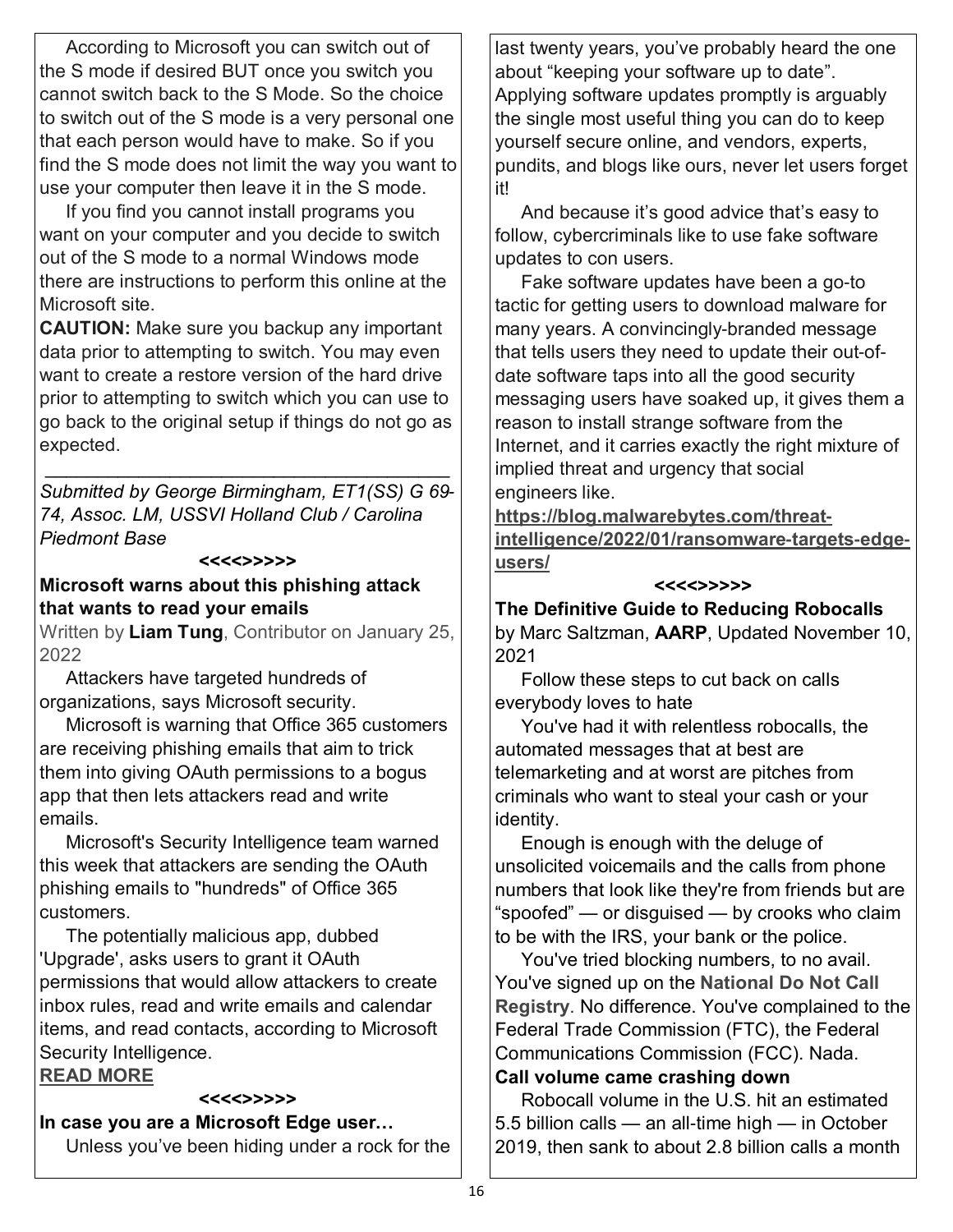when the pandemic erupted last spring, he says. Lately these calls, many from scammers, have climbed to about 5 billion a month.

#### **Some robocalls are legal**

 Amid the din, some robocalls are legitimate: the American Red Cross can ask for blood donations just as your doctor's office can remind you of an appointment.

### **A united front**

 What's more, US Telecom, a trade group, has established the Industry Traceback Group to battle illegal robocalls by identifying the source of the calls. AT&T, for example, the largest U.S. carrier, says it has blocked or labeled more than 16 billion robocalls since 2016, including 6 billion last year.

#### **Best practices for consumers**

To join in the fight, consumers are urged to:

- Download a call blocker.
- Experiment with call-blocking tools, apps and options to strike the right balance between the calls you want — and those you don't
- Let a call go to voicemail if it gets through a robocall app and you don't recognize the caller. If the caller claims to be, say, from Citibank, don't call back a phone number left on voicemail. Use a number you know is legitimate, such as one on a statement or credit card.
- Hang up if it's a live person calling. Do. Not. Engage

Learn more from the major providers:

at **AT&T's [Cyber Aware](https://about.att.com/pages/cyberaware?source=ECCy00ocy0000000L&wtExtndSource=cyber)**, at **[T-Mobile](https://www.t-mobile.com/support/plans-features/block-unwanted-calls)** and at **[Verizon](https://www.verizon.com/about/responsibility/robocalls)**.

Heed the latest advice from the FTC and the FCC. **<<<<>>>>>**

### **Attackers are mailing USB sticks to drop ransomware on victims' computers**

Posted: January 11, 2022 by Christopher Boyd

 Physical objects as security threats are in the news at the moment. The oft-touched upon tale of rogue USB sticks is a common one. Being wary of random devices found on the floor, or handed out at events is a smart move. You simply don't know what's lurking, and it's hard to find out safely without the right tools available. Even then, something can slip by and cause no end of trouble on your desktop or network.

Sticky situations

 Back in 2015, we covered the Dead Drops art project. This involved people hiding their USB stick in public places, and others finding them to join an "anonymous file-sharing network" and see what lurks. Security wise, this is an absolutely terrible idea for most folks. Postal peril

 The FBI has warned that a malware group is sending out infected USB sticks to specific targets. The group is behind major attacks such as the notorious colonial pipeline ransomware incident. Make no mistake, these are heavy hitters (and have been here before, and that time they included gifts such as cuddly toys).

 The attackers use a couple of different postal services to send the USBs into the wide blue yonder: United Parcel Service, and United States Postal Service. The sticks have been sent to "US businesses in the transportation, insurance, and defence industries". The packages are designed to resemble Amazon gifts, and Covid alerts from the US Department of Health, which are likely to carry a strong pull factor for the unwary.

 If the USB stick is inserted into a PC, it launches a BadUSB attack and the malware autoregisters as a keyboard. From there, it uses keystrokes to place malware on the system and, potentially, deposit and fire up additional rogue files. Bleeping Computer notes that the end goal is to deploy ransomware on the compromised network.

 We should all be cautious where rogue USB sticks are concerned. Get ahead of the curve and ponder this issue now, instead of waiting to find out if your area of business is on the next FBI release a few months down the line. **[READ MORE](https://blog.malwarebytes.com/cybercrime/2022/01/attackers-are-mailing-usb-sticks-to-drop-ransomware-on-victims-computers/)**

 $\mathcal{L}_\mathcal{L}$  , where  $\mathcal{L}_\mathcal{L}$  is the set of the set of the set of the set of the set of the set of the set of the set of the set of the set of the set of the set of the set of the set of the set of the set of the

# **USS Connecticut Underway Off Guam After Undergoing Repairs**

(USNI NEWS 18 NOV 21) ... Sam LaGrone The U.S. attack submarine that struck an underwater seamount last month is underway off the coast of Guam after more than a month of damage assessment repairs, two defense officials confirmed to USNI News on Thursday.

USS Connecticut (SSN-22) left Guam on its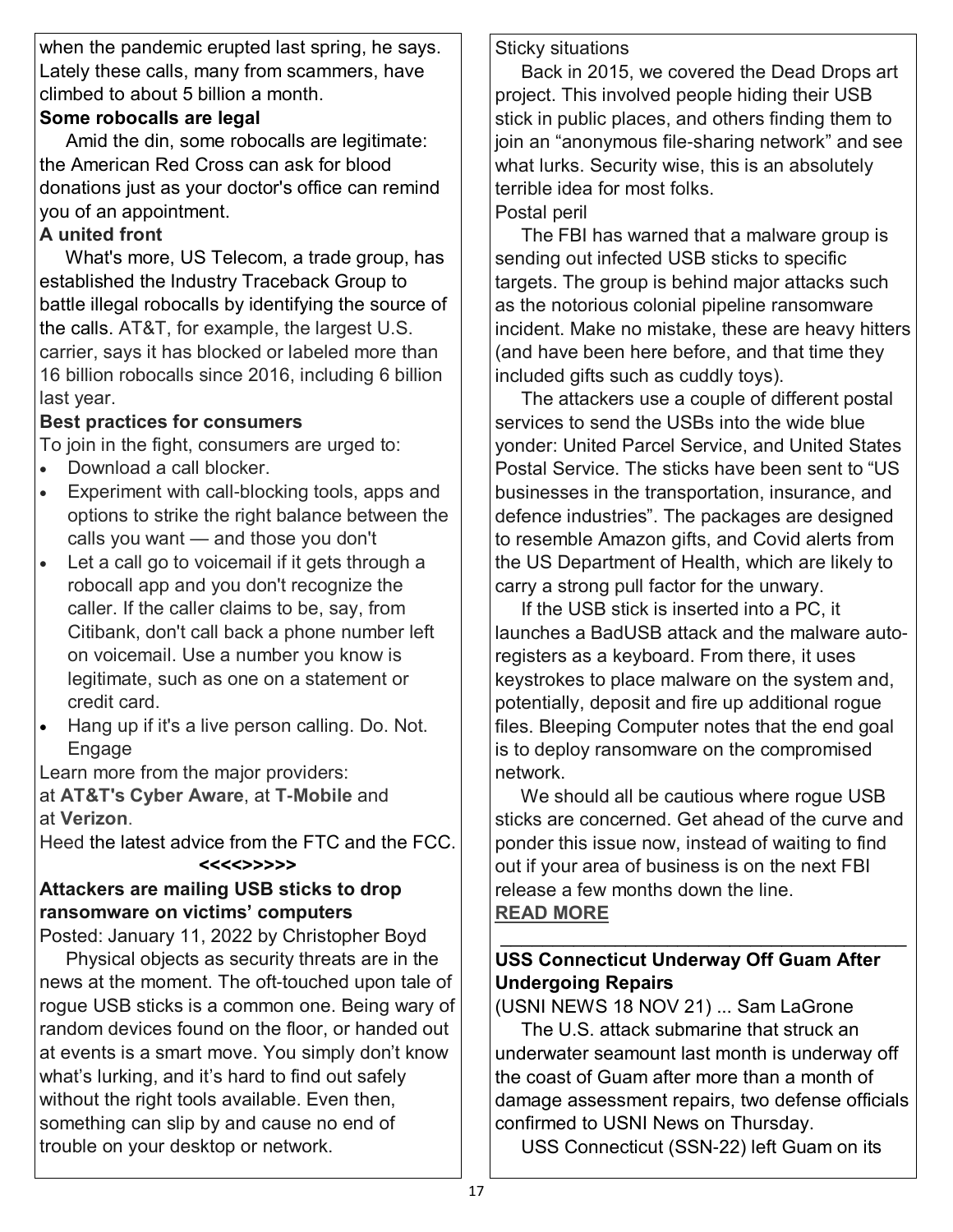own power Thursday evening local time, according to ship spotters tracking the automatic identification signal (AIS) as it left the U.S. naval base on the island. The departure was confirmed to USNI News by two defense officials.

 Cmdr. Cindy Fields, a spokesperson with Submarine Force, U.S. Pacific Fleet, would not confirm the underway when contacted by USNI News on Thursday. She said in a statement the submarine, "has been undergoing damage assessment, repairs and testing while in Guam. The submarine remains in a safe and stable condition."

 It's unclear if the attack submarine was testing repairs and intended to come into port and begin the voyage to Bremerton, Wash., for its final round of repairs.

 Following the Oct. 2 incident, the boat had traveled to Guam for initial repairs overseen by Naval Sea Systems Command, personnel from the Puget Sound Naval Shipyard and submarine tender USS Emory S. Land (AS-39).

 The damage to the submarine was localized to the forward portions and may have damaged the ballast tanks, USNI News understands. The Navy has said repeatedly that the nuclear reactor plant and the propulsion system were undamaged.

 Connecticut's underway comes as the submarine force has announced a navigation stand down in what the Navy has determined was a preventable collision, Vice Adm. William Houston, commander of Naval Submarine Forces said on Wednesday.

 "We have very rigorous navigation safety procedures and they fell short of what our standard was," he said.

 Earlier this month, U.S. 7th Fleet commander Vice Adm. Karl Thomas relieved Connecticut's commanding officer, executive officer and chief of the boat "due to loss of confidence" following the collision.

 Moving ahead, the service will now have to determine how to squeeze the attack boat into the repair schedules of the Puget Sound Naval Shipyard, which is already suffering a backlog of maintenance.

 "If we ended up doing [the Connecticut work] in one of the public shipyards, that would certainly cause perturbations in all the other work in the shipyards," Stefany said before the House Armed Services Committee readiness subcommittee in October.

**[https://news.usni.org/2021/11/18/uss](https://news.usni.org/2021/11/18/uss-connecticut-underway-off-guam-after-undergoing-repairs)[connecticut-underway-off-guam-after](https://news.usni.org/2021/11/18/uss-connecticut-underway-off-guam-after-undergoing-repairs)[undergoing-repairs](https://news.usni.org/2021/11/18/uss-connecticut-underway-off-guam-after-undergoing-repairs)**

### **Damaged Navy Attack Submarine Arrives in San Diego After Surface Voyage from Guam**

 $\mathcal{L}_\mathcal{L}$  , where  $\mathcal{L}_\mathcal{L}$  is the set of the set of the set of the set of the set of the set of the set of the set of the set of the set of the set of the set of the set of the set of the set of the set of the

 The fast-attack submarine involved in an undersea collision in October completed a trip from Guam to San Diego entirely on the ocean's surface, a media report said.

 The USS Connecticut pulled into San Diego on Sunday after departing Guam sometime last month, where it stopped for repairs after striking an undersea mountain in the South China Sea, according to a Tuesday report from U.S. Naval Institute News. It cited unnamed Navy officials who said the trip was made entirely along the surface.

**[https://www.military.com/daily](https://www.military.com/daily-news/2021/12/14/damaged-navy-attack-submarine-arrives-san-diego-after-surface-voyage-guam.html?ESRC=navy-a_211215.nl)[news/2021/12/14/damaged-navy-attack](https://www.military.com/daily-news/2021/12/14/damaged-navy-attack-submarine-arrives-san-diego-after-surface-voyage-guam.html?ESRC=navy-a_211215.nl)[submarine-arrives-san-diego-after-surface](https://www.military.com/daily-news/2021/12/14/damaged-navy-attack-submarine-arrives-san-diego-after-surface-voyage-guam.html?ESRC=navy-a_211215.nl)[voyage-guam.html?ESRC=navy-a\\_211215.nl](https://www.military.com/daily-news/2021/12/14/damaged-navy-attack-submarine-arrives-san-diego-after-surface-voyage-guam.html?ESRC=navy-a_211215.nl)**



### **Vice Adm. Houston: Sub Force Approaching Inflection Point Of 50 SSNs**

(SEAPOWER MAGAZINE 17 NOV 21) ... Richard R. Burgess

ARLINGTON, Va. — The decline in the number of the Navy's attack submarines (SSNs) is leveling out sooner than was feared just a few years ago, made possible by the decision to extend the service lives of some older SSNs.

 Previously, the force level of SSNs was predicted to decline to a "trough" of 41 SSNs in the mid-2020s before the number would start to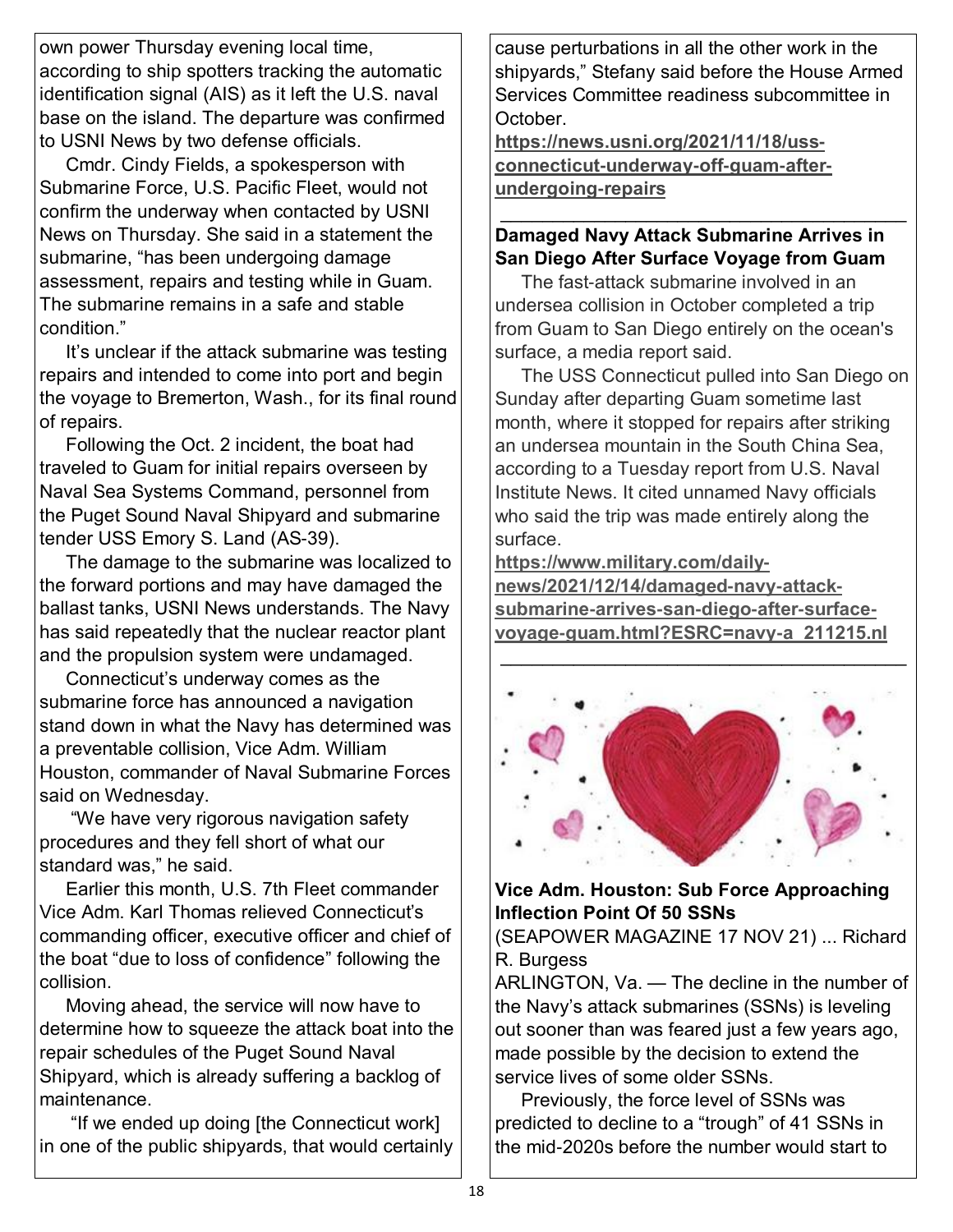increase as the building of two Virginia-class SSNs per year hit its stride.

 With 50 submarines "we are at that inflection point right now," said Vice Adm. Bill Houston, commander, Naval Submarine Forces, speaking Nov. 17 at the Naval Submarine League's annual symposium in Arlington. "We are actually very stable right now [at 50] and we're starting to increase our numbers.

 "How are we doing that? Through an awful lot of hard work by those people who came before me and whose shoulders we're standing on right now; tremendous hard work from the shipbuilders and tremendous from the Navy, from the Department of Defense and from our overall government," Houston said.

 An important initiative is the service life extension of several Los Angeles-class SSNs.

 "There is additional margin in the Los Angeles class," he said. "We actually have reactor cores available which will refuel and extend a significant number of Los Angeles-class submarines."

 Houston was not specific in the number of Los Angles-class SSNs submarines that will go through life extensions. The Navy previously has mentioned consideration of extending the service lives of five to seven boats.

 "We found that on most of our Los Angeles [SSNs] had significant hull margins, so we were able to extend them, and they had the fuel to go



longer," he said. "There are several Los Angeles's that we will physically refuel and add years on them. Just due to the absolutely incredible job we did when we built the Los Angeles and the Ohio [SSBN and SSGN] that we could extend those ships as long as we can."

**[https://seapowermagazine.org/vice-adm](https://seapowermagazine.org/vice-adm-houston-sub-force-approaching-inflection-point-of-50-ssns/)[houston-sub-force-approaching-inflection](https://seapowermagazine.org/vice-adm-houston-sub-force-approaching-inflection-point-of-50-ssns/)[point-of-50-ssns/](https://seapowermagazine.org/vice-adm-houston-sub-force-approaching-inflection-point-of-50-ssns/)**

#### **One Of The U.S. Navy's Most Powerful Weapons Makes A Rare Appearance In Guam**

 $\mathcal{L}_\mathcal{L}$  , where  $\mathcal{L}_\mathcal{L}$  is the set of the set of the set of the set of the set of the set of the set of the set of the set of the set of the set of the set of the set of the set of the set of the set of the



(CNN 16 JAN 22) ... Brad Lendon HONG KONG – One of the most powerful weapons in the US Navy's arsenal made a rare port call in Guam over the weekend, sending a message to allies and foes amid increasing tensions in the Indo-Pacific, analysts said.

 The USS Nevada, an Ohio-class nuclearpowered submarine carrying 20 Trident ballistic missiles and dozens of nuclear warheads, pulled into the Navy base in the US Pacific Island territory on Saturday. It's the first visit of a ballistic missile submarine -- sometimes called a "boomer" -- to Guam since 2016 and only the second announced visit since the 1980s.

 "The port visit strengthens cooperation between the United States and allies in the region, demonstrating US capability, flexibility, readiness, and continuing commitment to Indo-Pacific regional security and stability," a US Navy statement said.

 Movements of the 14 boomers in the US Navy's fleet are usually closely guarded secrets. Nuclear power means the vessels can operate submerged for months at a time, their endurance limited only by the supplies needed to sustain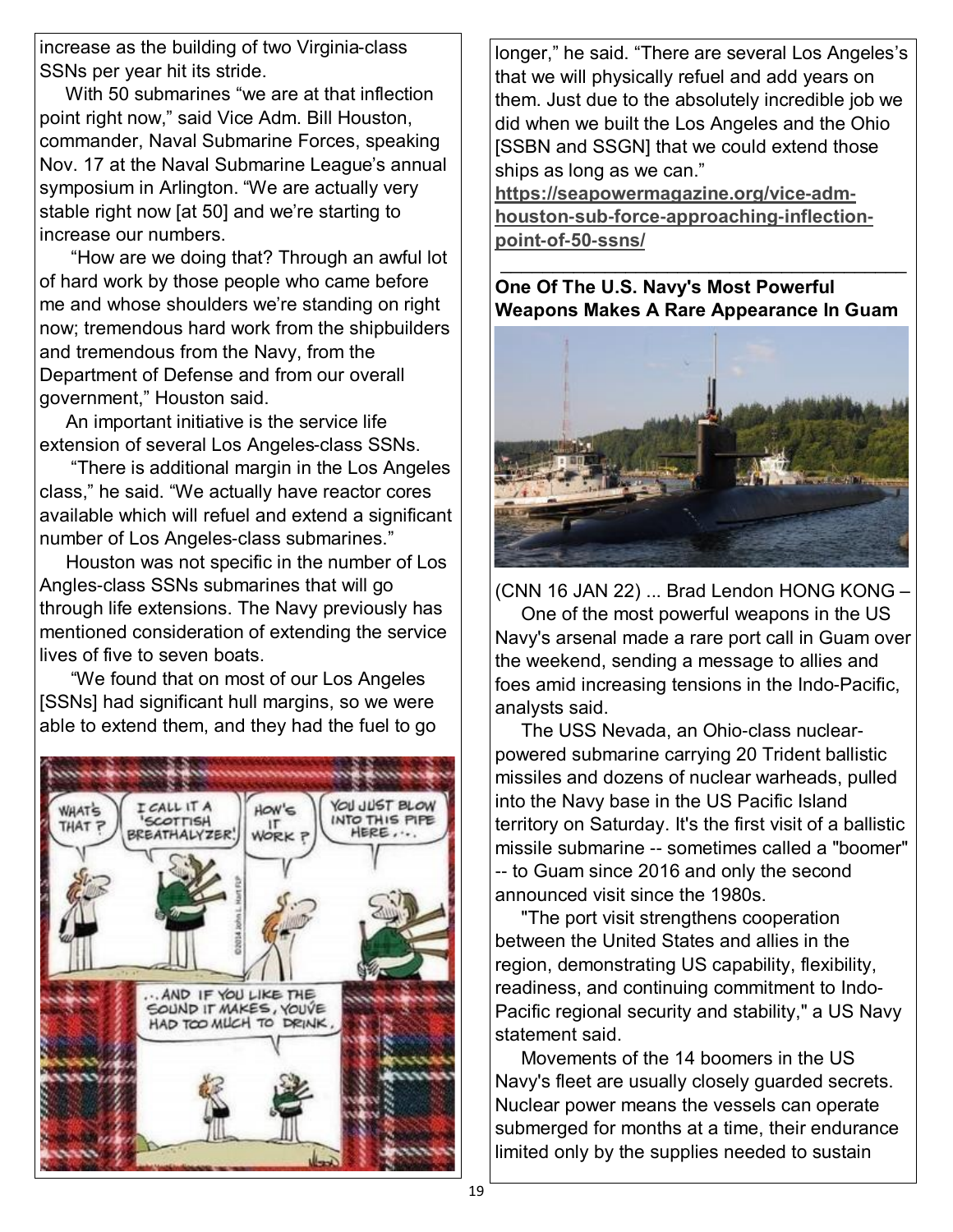their crews of more than 150 sailors.

 The Navy says Ohio-class submarines stay an average of 77 of days at sea before spending about a month in port for maintenance and replenishment.

 It's rare for one to even be photographed outside their home ports of Bangor, Washington, and Kings Bay, Georgia. The secrecy surrounding the ballistic missile submarines makes them the "most important survivable leg of the nuclear triad," which also includes silo-based ballistic missiles on the US mainland and nuclear-capable bombers like the B-2 and B52.

 But with tensions brewing between the US and China over the status of the self-ruled island of Taiwan, and as North Korea ramps up missile tests, Washington can make a statement with its ballistic missile submarines that neither Beijing nor Pyongyang can, according to the analysts.

 "It sends a message -- intended or not: we can park 100- odd nuclear warheads on your doorstep and you won't even know it or be able to do much about it. And the reverse isn't true and won't be for a good while," said Thomas Shugart, a former US Navy submarine captain and now an analyst at the Center for a New American Security.

 North Korea's ballistic submarine program is in its infancy, and China's estimated fleet of six ballistic missile submarines is dwarfed by the US Navy's.

 And China's ballistic missile subs don't have the capabilities of the US boomers, according to a 2021 analysis by experts at the Center for Strategic and International Studies.

 China's Type 094 ballistic missile subs are two times louder than the US subs, and therefore more easily detected, and carry fewer missiles and warheads, CSIS analysts wrote in August.

 Besides the political signaling, the presence of the USS Nevada in the region presents another opportunity, said Alessio Patalano, professor of war and strategy at King's College in London.

 "The presence of this type of boat -- especially in training and exercises -- adds an important opportunity to learn how to hunt those of other actors in the region," Patalano said.

 "The DPRK (North Korea) is pursuing the development of such a type of a platform, and China already fields them. Honing in the skills to track them is as important as deploying them as strategic deterrent," he said.

 The last time a US Navy boomer visited Guam was in 2016, when the USS Pennsylvania stopped there.

 Analysts said tensions across the Indo-Pacific have significantly increased since that time, and more such military displays are likely from Washington in the current environment.

 "This deployment reminds us that the nuclear order at sea in the (Indo-Pacific) matters, and whilst often outside wider public conversation, we are likely to see more of it in the development of regional strategic balance," Patalano said.

\_\_\_\_\_\_\_\_\_\_\_\_\_\_\_\_\_\_\_\_\_\_\_\_\_\_\_\_\_\_\_\_\_\_\_\_\_\_\_

### **Navy Assessing LA Sub Fleet For Possible Life Extensions**

 The fact the Navy can extend some of its submarine fleet's life by several years is likely due in part to the time some of those boats have sat in docks awaiting maintenance.

(BREAKING DEFENSE 18 NOV 21) ... Justin Katz

WASHINGTON – The Navy is "systematically" assessing each one of its Los-Angeles class submarines to determine if their service lives can be extended for two to three years, a process a senior officer says will result in a 20% improvement in force projections compared to previous forecasts.

 Rear Adm. Doug Perry, director of undersea warfare requirements, told attendees at Naval Submarine League today that he most recently approved a three-year extension for the nuclearpowered attack submarine Alexandria (SSN 757) earlier this year.

 He added that each boat's extension is being assessed on a case-by-case basis.

 "We are currently forecast to sustain a force of 50 SSNs throughout this decade," Perry said. "And then as we build our Virginia-class submarines we will go above 50 and get up to the fiscal year 2016 force structure assessment requirement of 66 SSNs."

 At least one factor that has likely contributed to the Navy's ability to squeeze out two or three extra years of service life on some of its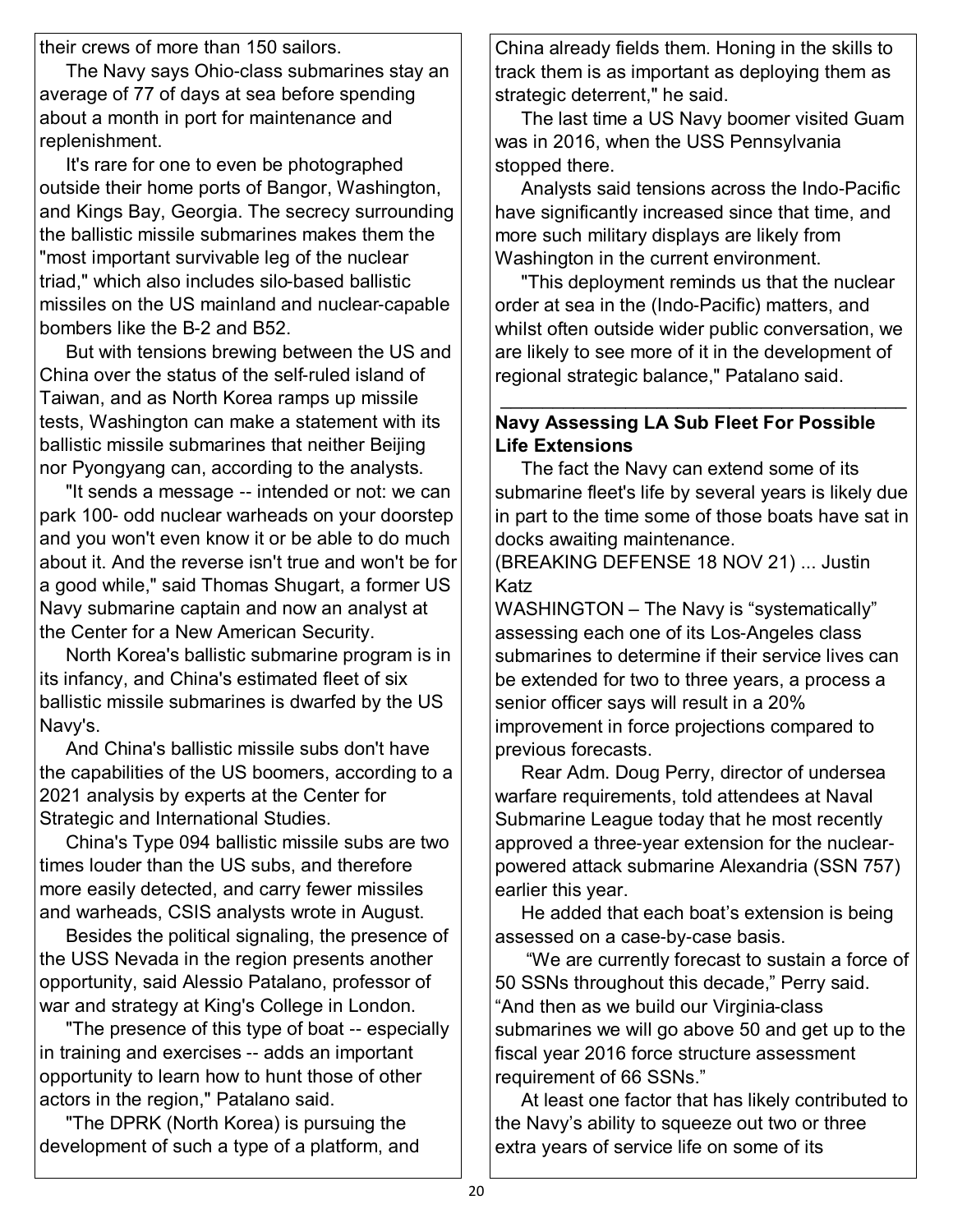submarines is, ironically, its maintenance backlog.

 The service has taken harsh criticism from Capitol Hill for at times allowing some boats to sit in dock for several years at a time while awaiting servicing. That time in dock – and by extension time when the sub's reactor was not being used – likely comes into play when assessing whether the boat can sail past its original service life.

 The Navy is also starting to work on refueling "five still very capable" Los-Angeles submarines with new reactor cores, Perry said, potentially extending their service lives for an additional 10 years or more.

 The service for several years now has been experimenting with whether it could effectively refuel the submarines and had previously stated additional refuelings would be contingent initial trials. Perry also said Portsmouth Naval Shipyard had been selected as the best yard to do that work.

**[https://breakingdefense.com/2021/11/navy](https://breakingdefense.com/2021/11/navy-assessing-la-sub-fleet-for-possible-life-extensions/)[assessing-la-sub-fleet-for-possible-life](https://breakingdefense.com/2021/11/navy-assessing-la-sub-fleet-for-possible-life-extensions/)[extensions/](https://breakingdefense.com/2021/11/navy-assessing-la-sub-fleet-for-possible-life-extensions/)**

\_\_\_\_\_\_\_\_\_\_\_\_\_\_\_\_\_\_\_\_\_\_\_\_\_\_\_\_\_\_\_\_\_\_\_\_\_\_\_ **Next Generation SSN(X) Attack Sub 'Is Going to Carry a Lot of Torpedoes,' Says Admiral** (USNI NEWS 22 NOV 21) ... Sam LaGrone ARLINGTON, Va. – The next U.S. nuclear attack

submarine must require less maintenance, be fast, quiet and packed with torpedoes, the service's director of undersea warfare said on Thursday.

 The SSN(X) nuclear attack boat will be more focused on the war in blue water than the multimission Virginia-class submarines, which are designed to operate closer to shore for missions like signals intelligence and special operation missions.

 "Virginia remains the most capable multimission submarine in the world – bar none," Rear Adm. Doug Perry, the director of the undersea warfare division on the chief of naval operations staff (OPNAV N97), said last week. "But we must maintain our undersea advantage by investing for future capabilities. And we know we need to start that work today to make sure we can deliver SSN (X) in time of need, and without lots of technical or schedule risk."

 In 2019, the Congressional Budget Office estimated that the SSN(X) boats could cost up to \$5.5 billion per hull. The current Virginia-class boats cost about \$2.8 billion per hull, while the Block Vs with the 80-foot Virginia Payload Module will cost about \$3.2 billion.

 "The Navy indicates that the next-generation attack submarine should be faster, stealthier, and able to carry more torpedoes than the Virginia class—similar to the Seawolf-class submarine. CBO therefore assumed that the SSN(X) would be a Seawolf-sized SSN, which displaces about 9,100 tons when submerged, and would have an all-new design in keeping with the Navy's description of it as a fast, lethal next-generation attack submarine," the CBO wrote.

 Before Virginia, the Navy developed the Sea Wolf-class to be a deep-diving submarine with a weapons room that can field about 50 torpedoes.

 Perry said, in broad strokes, SSN(X) would take the heavily-armed Seawolf template, combine the stealthy technology developed for Virginia and keep the time in maintenance to a minimum.

 Outside of a classified initial draft capabilities document, "we don't know the specific characteristics that will be in SSNs. But we do believe that the next submarine will have a large horizontal payload capacity. You can read that as it's going to carry a lot of torpedoes. And we know how to do that. It'll be fast. And it'll have acoustic superiority. That's both sensors to hear the other ships out there as well as stealth – staying quiet," Perry said.

 "We know how to do all of these things, but we have to integrate them into one platform. Speed and large payload? We did that on Seawolf, and we need to pull that forward to a modular construction submarine."

 Part of the development of more offensive submarines, the Navy restarted the Mk-48 Advanced Capability (ADCAP) heavyweight torpedo in 2016.

 "The heavyweight torpedo will remain the weapon of choice for the submarine for this for the foreseeable future, primarily due to its inherent stealth, its destructive effects in the battlespace, and [it's] pretty difficult to defend against and it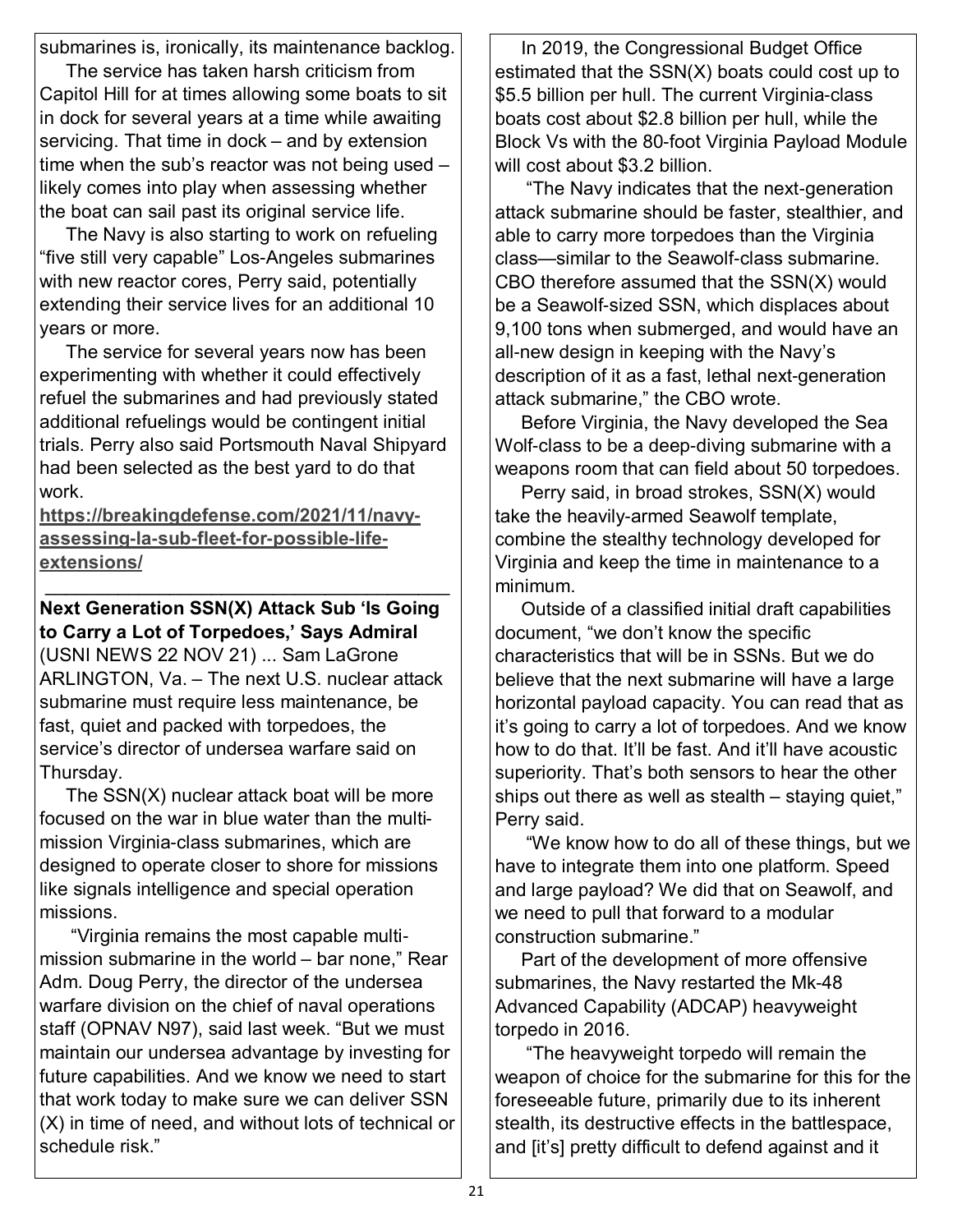also [preserves] the stealth of launch platform," Perry said.

 The development of the Navy's Acoustic Superiority Program began on Virginia-class USS South Dakota (SSN-790), which commissioned in 2019, Perry said. The package includes a large vertical array mounted on the hull just aft of the sail, a special exterior coating and machinery quieting improvements inside the boat.

 Based on the timing of the construction of the Columbia-class, the new class would come just as the construction of the class of 12 nuclear ballistic missile submarines is ending in the 2040s and in the short term design work should begin soon.

 "With Columbia 95 percent design complete, now is the time to begin transitioning that experienced design workforce," Perry said.

 "Fielding any new class submarine is challenging, but we got to strike while the iron is hot."

 The Virginia boats now – and the Columbia boats in the future – are built in a teaming arrangement between Huntington Ingalls Industries and General Dynamic Electric Boat. Each yard builds part of a boat and the components are barged to each yard for final assembly, with EB being the lead yard for the design of each class. Perry said that the workforce would be key to making SSN(X) affordable.

 "This maintains a steady demand signal for the shipyard workforce, which is a key element of developing and sustaining a resilient submarine industrial base," Perry said.

 The Navy is also considering how it will leverage unmanned undersea vehicles with its new class.

 "We know the ability to influence the battlespace and leverage the seafloor is to get to the bottom of the ocean you will need UUVs," Perry said.

 "That requires a submarine interface that will drive what SSN(X) has to be in terms of a dimension for an interface that will launch and recover [UUVs]. It may be a torpedo tube it may be something different."

 On the other end of construction, the Navy is working to increase the amount of time the

submarines can operate by reducing time in maintenance.

 "SSN(X) has to have high operational availability, [we've] got to be able to keep that ship at sea. And that gets to sort of the class maintenance plan. We've learned a lot from operating [the Los Angeles class], then Seawolf and Virginia.

 We are analyzing those class maintenance plans with PEO Subs and making sure that the class maintenance plan we've come up with gives us the highest operational building availability possible," Perry said.

 "That'll be really part of our calculus as we define the work through the capability development document and [requirements] process and defining what SSN(X) needs to be." **[https://news.usni.org/2021/11/22/next](https://news.usni.org/2021/11/22/next-generation-ssnx-attack-sub-is-going-to-carry-a-lot-of-torpedoes-says-admiral)[generation-ssnx-attack-sub-is-going-to-carry-a](https://news.usni.org/2021/11/22/next-generation-ssnx-attack-sub-is-going-to-carry-a-lot-of-torpedoes-says-admiral) [-lot-of-torpedoes-says-admiral](https://news.usni.org/2021/11/22/next-generation-ssnx-attack-sub-is-going-to-carry-a-lot-of-torpedoes-says-admiral)**

 $\mathcal{L}_\mathcal{L}$  , where  $\mathcal{L}_\mathcal{L}$  is the set of the set of the set of the set of the set of the set of the set of the set of the set of the set of the set of the set of the set of the set of the set of the set of the

#### **The Coach: Lessons for Life**

 At one point during a game, the coach called one of his 9-year-old baseball players aside and asked, "Do you understand what co-operation is? What a team is?"

"Yes, coach," replied the little boy.

 "Do you understand that what matters is whether we win or lose together, as a team?"

The little boy nodded in the affirmative.

 "So," the coach continued, "I'm sure you know, when an out is called, you shouldn't argue, or curse, or attack the umpire, or call him names. Do you understand all that?"

 Again, the little boy nodded in the affirmative. The coach continued, "And when I take you out of the game so that another boy gets a chance to play, we don't call that 'a dumbass decision' or that it means that the coach is mean, right??"

"Yes, coach."

 "Good", said the coach. "Now go over there and explain all that to your grandmother."

#### $\mathcal{L}_\mathcal{L}$  , where  $\mathcal{L}_\mathcal{L}$  is the set of the set of the set of the set of the set of the set of the set of the set of the set of the set of the set of the set of the set of the set of the set of the set of the Posted on **January 19, 2022** by **[Mister Mac](https://theleansubmariner.com/author/mstrmac711/)**

#### **Submariner**

I sometimes don't know where I'm going, but Oh, all the places I've been.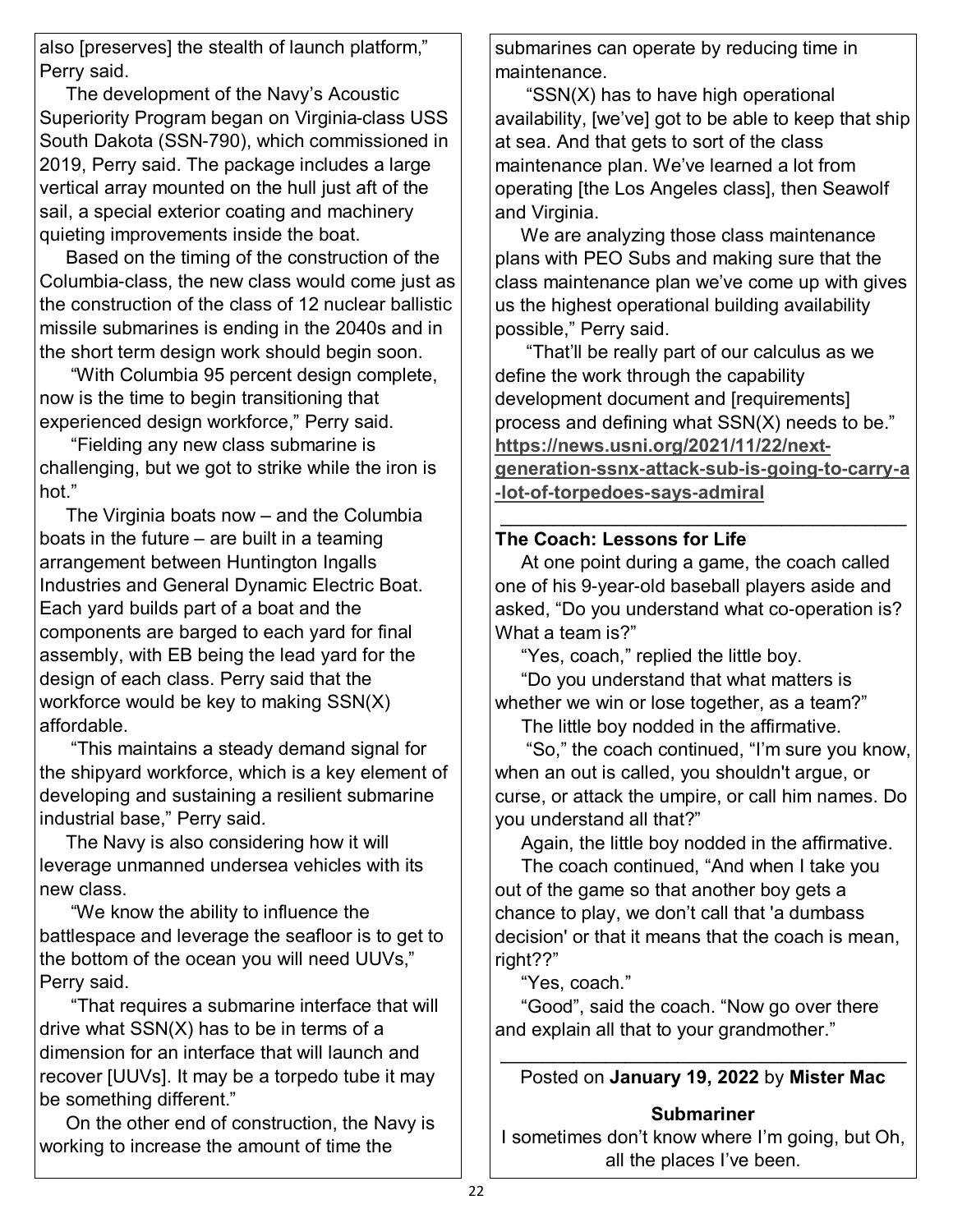Wrapped up in a hull made of steel, with a crew of fine sailors locked in. The missions are lonely and silent, the dangers untold with no yield, But we still climb down the steel ladders, the hatches above us are sealed…. The sunlight's a far distant memory, fresh air just a dream from the past The world outside comes in short little bursts, from a buoy or a wire or a mast. Between drilling and watches and work, there's no place to be secluded Surrounded by lights and companions, and pressure is always included. In submarine school they taught you the stories, of boats that exceeded design, And others that found ancient mountains, nearly ending before it was time. Fires and flooding and things that exploded, in a hull that is closed on both ends, Add to pressure from not really seeing, what's ahead or around the next bend. You can hide from the storms in deep places, using thermals and currents as masks. But if mission requires more exposure, the crew does what the Skipper asks. Sliding silently through the dark ocean, sometimes you forget where you are, Until you remember there's no moon, or even a glimmering star. They all wait above you in silence, for the boat to once more breach the waves In a rush of wild water and motion, escaping a watery grave. Unless you're an old submariner, it's hard to know what this means As age dims my mind and my body, I'm back riding old submarines. I sometimes forget what I'm thinking, but Oh, all the places I've been. BOB MACPHERSON (AKA THELEANSUBMARINER)





#### **BIG BOY**

*Submitted by Dan Rhodes, MM1(SS) B 79-83*

*Editor: When I sent the email about no newsletter in January, I received several answers back. One was from Dan Rhodes MM1(SS) B 79-83 and he mentioned his accident back in 2021. He also talked about his pet rabbit passing. Through a series of emails, I ended up with a story that sounded very much like one that would have been told on the mess decks or in the crews lounge or in the control room on a slow mid-watch. So, with his permission I am posting it in this newsletter as a nod to the many tales told between brothers while we were out there together.*

 The good Lord wants me around. Not to try and get sympathy, but instead tell you God works in strange ways, I'm enjoying amazing health, but catch some unlucky accidents. While working on my wife's carport roof (as it was in bad shape) it failed like a trap door on a stage and I fell over 20 ft. The resulting fall caused 4 broken ribs, a collapsed left lung, cracked L5 vertebrae, pelvic girdle and coccyx, 25 Aug. I didn't die, despite the injuries, crappy hospital, being an old man, etc. Yet, I'm up and about, finished the roof and back to work.

 The saddest thing that 2021 brought me was my beloved pet rabbit of nearly 8 years had to be put down. He was an incredibly smart loving animal, always excited to see me despite being months away from home on assignments. The grief was horrible, but I realize that it's payment for a very deep love that at the time is taken for granted.

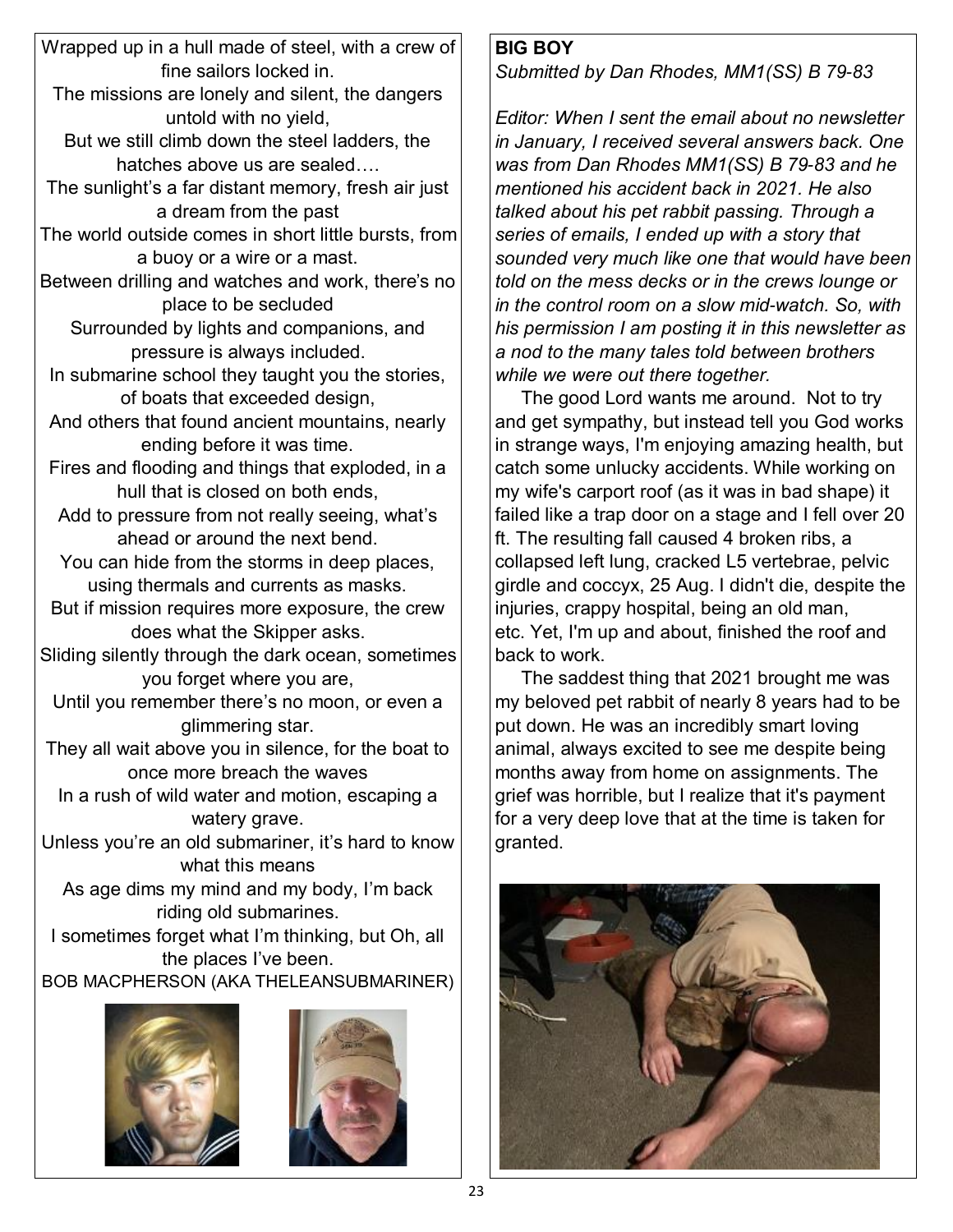Big Boy was an alarm clock you could not reset. I would get up very early every morning, in the 4 am range. BB would be so excited that I got up and was around he would run around my feet and jump around the room in excitement. I would give him food, groom him in general spend quiet time with him as I'm often gone. When I would leave, BB would expect attention at 4 am and come in the bedroom and do everything in his power to wake my wife up for at least breakfast.

 One of his antics would be to take a running leap into the very large litter box we had to custom make due to is size and ski it into the wall to make this huge boom. In the process, it would bounce back off the wall about a foot and then he would launch out of it, kicking the box back into the wall making another sonic boom. He would do this over and over again until Pati got up and gave him attention.

 This put an end to me "Feeding" him when I got up. I could no longer give him food. So, the new habit was to let him out on the back patio deck. He loved scavenging for the bird seed that the magpies would deliberately push out onto the deck for him. At first, I would hover by the door as I was always so worried about predators and such. He would roll up to the door to make sure I was watching him, I'd go over to open as I thought he wanted in. But he would run off for more seeds. After a while, I put several cameras and motion detection in the area and would just go down stairs to my office, with my computer monitor, security monitors and TV to pass the time. When BB wanted in, he would "Prairie dog up" at the door and I'd run up and let him in. This went on for about 6 months. One day, I looked up at the monitor and the door was open. That video was the security cam capture of his first time in figuring out he could nose that door open. So, I didn't "Teach" him anything, he learned on his own. He nonstop demonstrated how smart he was in people's actions, habits, how to communicate his wants like a mime.

 As far as "closing" the door, that is not in their interest at all. As a prey animal, they practice "evasive" maneuvers all night long. They'll run down the hall and snap right, run back down the hall and dive under a couch. They "Memorize"

escape paths. It's why in the wild you see "rabbit runs" they are paths of escape they use from memory with their eyes closed. They run them full tilt trying to escape a predator. The last thing they want is an obstruction in that path. In fact, I applied that observation in their incessant demand to chew electric cords.

 Outlets are about 18" off the floor and plug in devices arch to the ground. Rabbits love to run along the wall in this evasive maneuver run and if their ears hit a cord, it's like a root in an underground den, they chew them off. So, I got 90 -degree plugs, so the wires go straight to the ground and they lost interest in my cords, as they didn't seem to be in their way anymore.

 I used to hunt rabbits. Thought they were dumb like gerbils. Then I got BB for Pati as I left her alone so much. Despite being around my wife 98% of the time, she doing a lion's share of care, that rabbit imprinted on me. Every time I came home despite being away months at a time, he would go crazy. He would start binking around the room in excitement. Figure eights around my legs, forcing me to "Wide walk". His exuberance and happiness to see me was absolutely medicine for the soul. He then started to show just how smart he was, truly taking me aback. Then the real secret to my loving him. If my wife would raise her voice at me, that rabbit would start thumping. That rabbit was a quarter of a kangaroo and his thumps sounded like the door got kicked in. My wife would always calm down and for the 8 years he was amongst us, my wife always maintained her calm to know anger the rabbit. He was a catalyst for calm. The value in that is hard to describe.

 In review it's always embarrassing to have a non-macho pet like a bulldog or German Shepard. But it doesn't matter as this rabbit was life altering in so many ways, as it forced me to do research on rabbit physiology, health, diet, observe how it changed the way Pati and I interacted. Here's another tidbit I found interesting. BB's ears weren't symmetrical and in research found that furred mammals have the vitamin D producing cells in their fur. It's a common problem for these pets to be caged or indoors so as to not get enough sun, whereby the